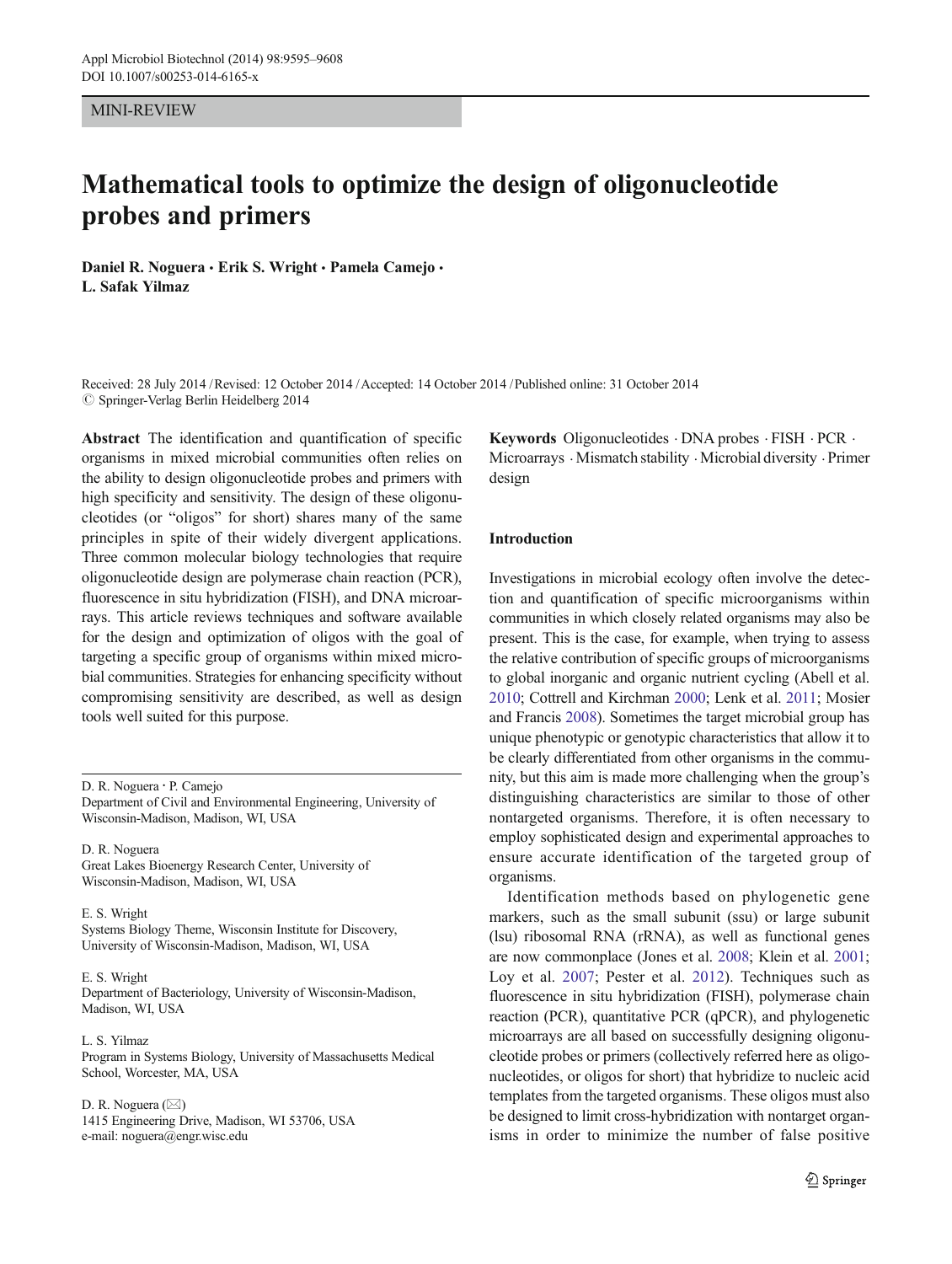<span id="page-1-0"></span>identifications. The ssu rRNA is the most widely used phylogenetic marker and is therefore the target gene for many oligonucleotide designs. In addition, the availability of sizeable rRNA repositories, such as the Ribosomal Database Project (RDP) (Cole et al. [2007](#page-10-0)), SILVA (Quast et al. [2013\)](#page-12-0), and Greengenes (DeSantis et al. [2006](#page-10-0)), as well as databases of previously used oligos (Loy et al. [2007](#page-11-0)), facilitates the widespread use of the ssu rRNA as a target for oligo designs. As our awareness of microbial diversity continues to expand along with the size of rRNA databases, the design of highspecificity oligonucleotides has become more challenging (Pfeiffer et al. [2014\)](#page-12-0).

With a limited number of sequences in early ssu rRNA databases, the task of finding target sites with sufficient specificity to the organisms of interest was relatively easy compared to the same task using current databases, which encompass much greater sequence variability amongst target and nontarget organisms. Likewise, oligos designed to target specific groups that were defined using a limited number of sequences can become outdated (i.e., have incomplete coverage of the intended target group) when additional sequences reveal a higher diversity in the targeted group. A classical example of this is in the design of FISH probes and PCR primers intended to target all cells within the Bacteria domain. The initial design of probe EUB338 (Amann et al. [1990](#page-10-0)) was updated when new sequences revealed bacterial cells that would not hybridize with the original probe (Daims et al. [1999](#page-10-0)). Similarly, the original design of primers 27f and 1492r (Weisburg et al. [1991\)](#page-13-0) was later revisited to improve their coverage of the domain bacteria in PCR amplifications (Frank et al. [2008\)](#page-11-0). Fortunately, as the diversity represented in sequence databases increases, oligos designed with large sequence sets may take enough diversity into consideration to withstand the test of time.

New advances in oligonucleotide design have been developed to harness the ever-increasing breadth of modern sequence repositories. These advances draw on recently developed experimental techniques and mathematical models to provide cutting-edge methods for the design of oligos that simultaneously maximize sensitivity and specificity to a target group of organisms. Some of these tools have the ability to accurately identify nontargets present in large databases with high-throughput. Here, we describe both software tools and experimental approaches that have been used for the design of oligonucleotides in recent years.

## Principles of oligonucleotide design

Hybridization is the process of an oligonucleotide forming a duplex with a complementary sequence. Therefore, ideal oligos should (i) strongly hybridize to their intended target(s), and (ii) not hybridize to nontargeted sequences. Although this

is a simple fundamental principle, it is a complex task in practice because of the immense diversity of potential target and nontarget sequences. On one hand, if the targeted group of organisms is narrowly defined (e.g., at the strain or species level), it may not be possible to find a suitable site in the targeted gene that is unique to the group. On the other hand, if the targeted group is broadly defined (e.g., class or phylum level), finding a target site that is common to all of the organisms within the group but absent in other organisms becomes challenging. These considerations define two of the key goals in the design of oligonucleotides. That is, the oligos should have high *specificity* to the targeted organisms while maintaining high coverage of the targeted group.

Besides specificity and coverage, a third concept considered in oligonucleotide design is sensitivity, which refers to maximizing the number of target molecules hybridized to oligos so as to enable the highest possible degree of detection when abundance of the target is low. The detection limit, defined as the minimum number of targets that need to be present for positive detection, is tightly linked to the concept of sensitivity. However, since maximizing hybridization with the target molecule can simultaneously increase hybridization to nontargets (hence reducing specificity), detection limits cannot be optimized independently of specificity and coverage considerations. In many cases, it is preferable to hybridize under stringent conditions (e.g., high annealing temperature or high denaturant concentrations) to minimize nontarget hybridizations, even though this will not result in the lowest possible detection limit. This trade-off can be seen in Fig. 1, where increasing stringency simultaneously decreases both target and nontarget signal. The ideal level of stringency occurs at the point where target signal is maintained at an easily detectable level, but nontarget hybridization is negligible. This



Fig. 1 Denaturation curves illustrating the trade-off between sensitivity and specificity. Increasing stringency results in less nontarget hybridization at the expense of decreasing target sensitivity. The optimal level of stringency occurs at the point where the nontarget signal is minimized (specificity is maximized) and the target signal (sensitivity) is maximized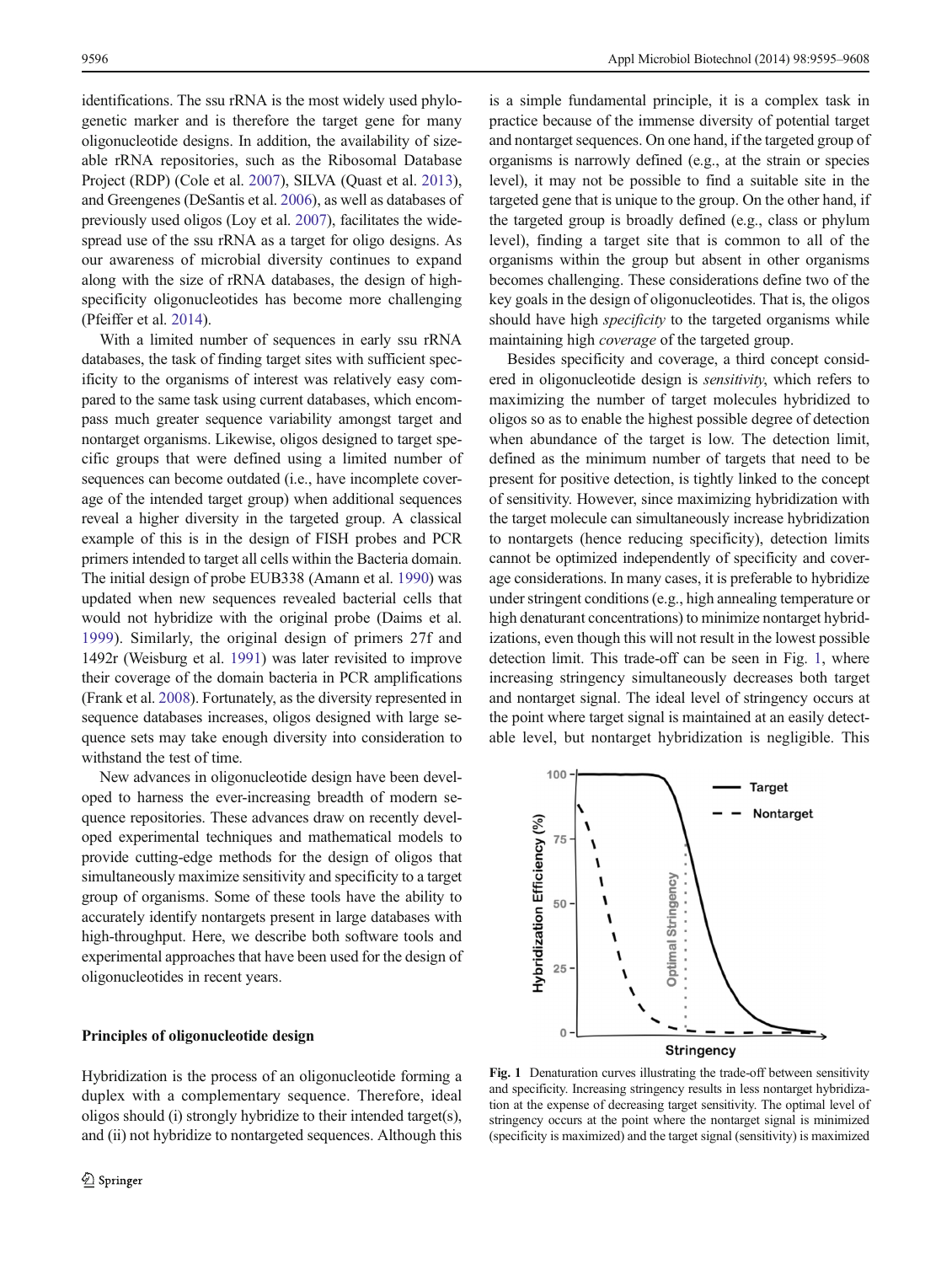optimal point can be determined experimentally by testing multiple levels of stringency and examining the effect on target and nontarget hybridizations. If the optimal stringency results in weak signals from the targeted organisms, then approaches to increasing specificity without compromising sensitivity can be implemented. In PCR, a method called Touchdown-PCR, where decreasing levels of stringency are used in each annealing step, ensures that the experiment reaches an optimal level of stringency with a high level of sensitivity (Korbie and Mattick [2008\)](#page-11-0). For FISH, signal from the targeted organisms can be amplified through indirect approaches, such as in catalyzed reporter deposition (CARD)-FISH (Pernthaler et al. [2002\)](#page-12-0).

An alternative approach is to increase specificity without compromising sensitivity by hybridizing under less stringent conditions while mitigating nontarget hybridizations. This can be achieved with competitor probes (Manz et al. [1992\)](#page-11-0) or blocking primers (Wilcox et al. [2014](#page-13-0)) that prevent mismatched targets from hybridizing to the oligo. Yet, another approach to maximize specific identification involves the simultaneous hybridization of multiple oligos to the same target organism, such that the overlap between nontarget organisms cross-hybridizing to each oligo is minimized. This is chiefly used in PCR experiments where both forward and reverse primers must anneal for exponential amplification to occur. In qPCR, a third oligo can be used through the addition of an internal probe that will produce a fluorescent signal only from the targeted organism even if amplification of DNA from nontargeted organisms took place (Livak et al. [1995\)](#page-11-0). Analogously, two or more probes can be used to target the same organism with FISH, and while each probe may hybridize to many nontargets, only the target organisms will hybridize to both probes simultaneously (Wright et al. [2014a\)](#page-13-0).

#### Thermodynamic principles of hybridization

Successful optimization of oligonucleotide sensitivity, specificity, and coverage requires accurate predictive tools during the design step. The basis for such tools is the thermodynamics of nucleic acid interactions (reviewed in Turner ([2000](#page-12-0))). Oligonucleotide sensitivity is addressed by the calculation of the thermodynamic affinity of the designed oligo to the target molecule. Although experimental optimization can partially solve problems arising from low target abundance, an oligo with very low affinity cannot yield sufficient signal under any condition, due simply to the lack of hybridization. Historically, semiquantitative formulations based on the GC content and oligo length have been employed to evaluate oligo affinity (Stahl and Amann [1991](#page-12-0)). Modern approaches use the entire sequence context to quantify the thermodynamic affinity in the form of a Gibbs free energy change  $(\Delta G^{\circ})$  of duplex formation. This is achieved with the nearest-neighbor model,

which sums the free energy contributions of nearest-neighbor base-stacking interactions between adjacent base pairs in a duplex (for an oligo of length L, there are L-1 nearest neighbors), and adds an initiation penalty to this sum to obtain a total ΔG°. The free energy parameters associated with all possible nearest neighbor sequences (there are 10 possibilities for DNA/DNA and RNA/RNA duplexes, and 16 for DNA/ RNA duplexes) have been determined using in solution hybridizations with tens of different oligonucleotide pairs and are available for DNA/DNA (SantaLucia [1998](#page-12-0)), RNA/RNA (Turner and Mathews [2010](#page-12-0)), and DNA/RNA (Sugimoto et al. [1995\)](#page-12-0) interactions.

Generally, the calculation of a free energy change of duplex formation is not sufficient to quantify the overall thermodynamic affinity of an oligonucleotide to its target. Both the target and oligo may form structures through self-folding interactions that compete with duplex formation. Therefore, free energy penalties for the unfolding of these structures need to be calculated and incorporated into the calculation of overall affinity. Thermodynamics of nucleic acid interactions in structured single strands have been studied for both DNA (SantaLucia and Hicks [2004](#page-12-0)) and RNA (Mathews et al. [1999b\)](#page-11-0) to determine the free energy changes of formation for different structural motifs. With specialized software that uses these thermodynamic parameters (Markham and Zuker [2008;](#page-11-0) Zuker [2003](#page-13-0)), the free energy changes for unfolding the oligonucleotide and target molecules can be calculated. In addition, oligonucleotide dimerization due to intermolecular interactions within the oligonucleotide pool may also compete with duplex formation when the dimers have a melting temperature (temperature where half of the oligos are dimerized) similar to the hybridization temperature. Such intermolecular interactions are the cause of primer-dimer artifacts in PCR and must therefore be taken into account during primer design (Wright et al. [2014b\)](#page-13-0). The ΔG° of duplex formation and ΔG° penalties for folding and dimerization can be combined in an equilibrium model to calculate an overall free energy change for hybridization, which describes the thermodynamic affinity of the oligonucleotide to its target (Mathews et al. [1999a\)](#page-11-0).

Thermodynamics is useful also for evaluating oligonucleotide specificity and coverage. In particular, the prediction of the likelihood of oligonucleotide hybridization with mismatched sequences depends on the cumulative effect of mismatches on the thermodynamic stability of the duplex. Mismatch types that are commonly encountered during oligonucleotide design are shown in Table [1](#page-3-0). The destabilizing effect of a mismatch can be quantified as a positive (unfavorable) difference in ΔG° of duplex formation, or ΔΔG° (Sugimoto et al. [2000;](#page-12-0) Yilmaz et al. [2008](#page-13-0)), which has two components. First is the  $\Delta G^{\circ}$  lost due to the nearest-neighbor base pairs that are interrupted by the inclusion of a mismatch. For instance, a single mismatch eliminates favorable base-stacking interactions between the original perfect matching base pair and its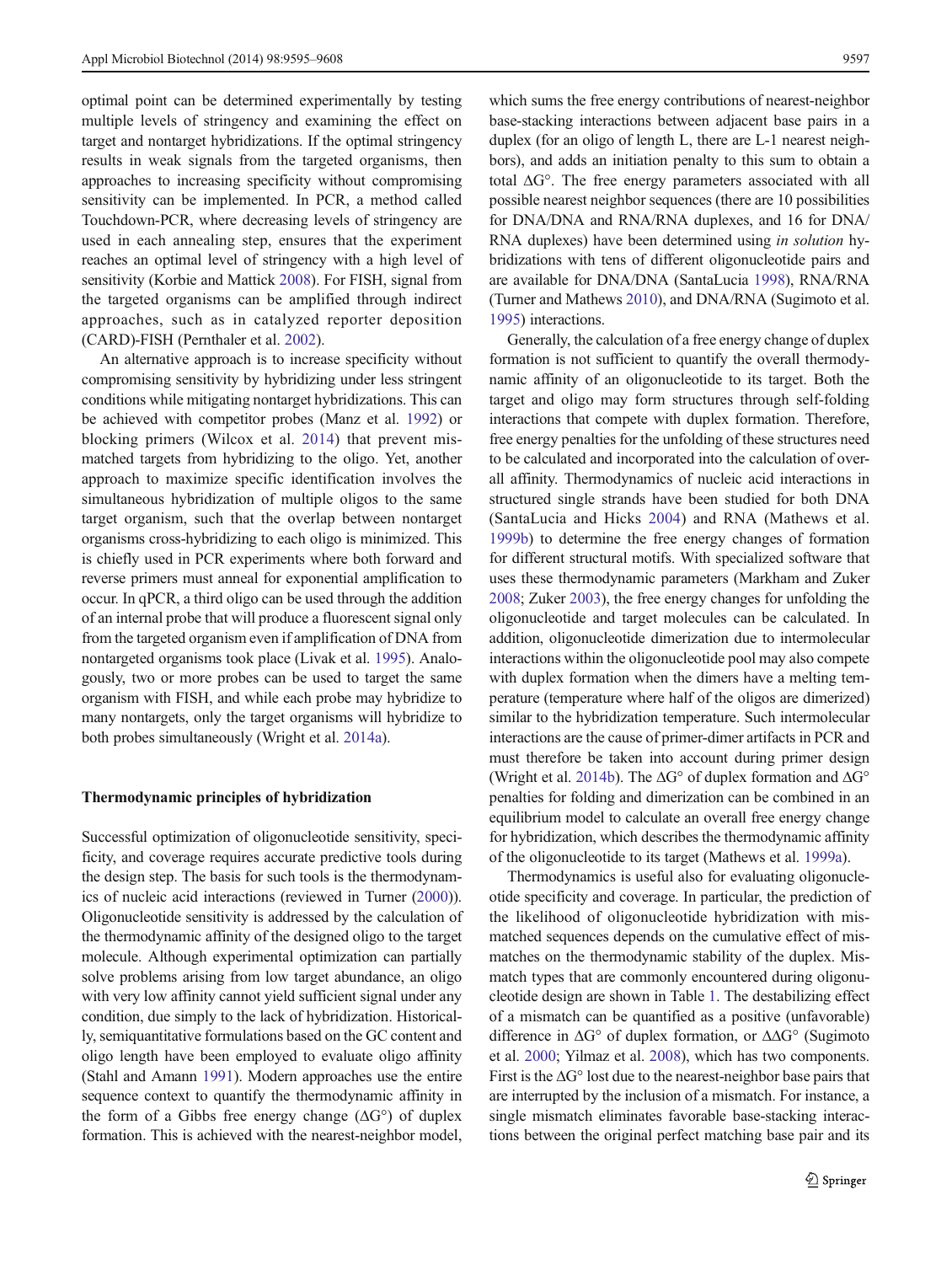<span id="page-3-0"></span>Table 1 Typical mismatch patterns in probe/target sequences

| Mismatch<br>type      | Perfect match <sup>a</sup>                                                                        | Mismatch<br>loop <sup>a</sup>                                                                          | NΝ<br>lost <sup>b</sup> | Permutations <sup>c</sup> |
|-----------------------|---------------------------------------------------------------------------------------------------|--------------------------------------------------------------------------------------------------------|-------------------------|---------------------------|
| Single                | $\bullet \bullet \bullet/\bullet(\bullet)\bullet$                                                 | $\bullet^\Lambda\bullet/\bullet_\mathrm{v}\bullet$                                                     | $\mathcal{L}$           | 104/192                   |
| Bulge<br>(insertion)  | $\bullet\bullet/\bullet() \bullet$                                                                | $\bullet\bullet/\bullet$ , $\bullet$                                                                   | 1                       | 64/64                     |
| Bulge<br>(deletion)   | $\bullet \bullet \bullet/\bullet(\bullet)\bullet$                                                 | $\bullet^\Lambda\bullet/\bullet\bullet$                                                                | 2                       | 64/64                     |
| Tandem                | $\bullet\bullet\bullet\bullet/\bullet(\bullet\bullet)\bullet$                                     | $\bullet^{\Lambda\Lambda}\bullet/\bullet_{vv}\bullet$                                                  | 3                       | 1176/2304                 |
| Multiple <sup>d</sup> | $\bullet\bullet\bullet\bullet\bullet\bullet/$<br>$\bullet(\bullet)\bullet\bullet(\bullet)\bullet$ | $\bullet^{\Lambda}\bullet\bullet^{\Lambda}\bullet/\bullet_{\rm v}\bullet\bullet_{\rm v}\bullet\quad 4$ |                         | na <sup>e</sup>           |

<sup>a</sup> Patterns represent short segments of nucleotides excerpted from a longer probe/target duplex. Dot ( $\bullet$ ) indicates a perfect match, v and  $\Lambda$  indicate a mismatch. Parentheses encompass positions on the target that change to form the mismatches

<sup>b</sup> Number of perfect match nearest neighbor stacking pairs that are eliminated upon insertion of the mismatches

<sup>c</sup> Number of distinct mismatch loops considering all possible matching and mismatching bases. The first number is for DNA/DNA or RNA/RNA duplexes followed by that for DNA/RNA duplexes

<sup>d</sup> Two separate single mismatches are shown as an example

<sup>e</sup> Not applicable. The free energy changes for mismatches separated by more than one base are added to calculate an overall effect. When there is only one base pair left between mismatches, loops are merged to eliminate isolated base pairs

two nearest-neighbors, one to either side of the mismatch position (Table 1). The second component of  $\Delta\Delta G^{\circ}$  is the ΔG° of formation for the internal loop created by mismatch insertion. This is a function of the type of mismatch and the nearest neighboring base pairs, which define the loop altogether (Table 1). Thus, the prediction of mismatch stability requires not only the nearest-neighbor parameters for perfect matches but also the estimates of  $\Delta G^{\circ}$  values for all possible permutations of internal loops. For single mismatches in DNA/RNA duplexes, there are 192 unique permutations of internal loops (4 possibilities for each one of the nearest neighbors and 12 for the mismatch type), whereas for DNA/ DNA or RNA/RNA, there are only 104 possibilities due to symmetrical occurrences. While parameters for all permutations are available for DNA/DNA (SantaLucia and Hicks [2004\)](#page-12-0) and RNA/RNA (Turner and Mathews [2010](#page-12-0)) hybridizations, only a subset has been evaluated in DNA/RNA duplexes (Sugimoto et al. [2000;](#page-12-0) Watkins et al. [2011](#page-13-0)). The multitude of loop parameters in oligo design highlights how even a moderate set of single mismatches have  $\Delta G^{\circ}$  that vary over a wide range of values (Yilmaz et al. [2008](#page-13-0)). For this reason, discrete categorization of mismatch stability based solely on the type of mismatched base pair (Ludwig et al. [2004;](#page-11-0) Pozhitkov et al. [2006](#page-12-0)) is oversimplified.

Other simple mismatch motifs (Table 1) include bulges, which form upon insertion or deletion of a base, and tandem mismatches. Bulges generally have a highly destabilizing

loop, but in some cases, they may have an overall effect comparable to a single mismatch, especially in the case of insertions since only one nearest-neighbor is lost (Yilmaz et al. [2012\)](#page-13-0). Tandem mismatches are the equivalent of two adjacent mismatches but are generally less destabilizing than two separate mismatches due to one less nearest neighbor being eliminated (Table 1). For bulges and tandem mismatches, loop  $\Delta G^{\circ}$  values have not been measured exhaustively, but systematic studies in RNA/RNA and DNA/DNA duplexes allow reasonable estimations for all permutations (SantaLucia and Hicks [2004](#page-12-0); Turner and Mathews [2010](#page-12-0)). The only exception is tandem mismatches in DNA/DNA, for which ΔG° values are mostly approximated using theoretical rules (SantaLucia and Hicks [2004](#page-12-0)). When there are multiple mismatches, as in two separate mismatches (Table 1), their cumulative effect can easily be approximated by summing up the  $\Delta\Delta G^{\circ}$  of individual components. In some cases, complex patterns may occur, such as bulges with multiple insertions or deletions and three adjacent mismatches making a large internal loop. Due to the sheer number of possibilities in such cases, theoretical free energy extrapolations are used rather than systematic measurements for different permutations (Jacobson and Stockmayer [1950;](#page-11-0) SantaLucia and Hicks [2004;](#page-12-0) Turner and Mathews [2010](#page-12-0)). All of these free energy rules are incorporated into the software UNAFold (Markham and Zuker [2008\)](#page-11-0) making it an ideal tool for predicting the ΔG° of DNA/DNA and RNA/RNA duplexes. However, none of the motifs other than single mismatches have been systematically studied in DNA/ RNA duplexes, and therefore, approximations are necessary for hybridizations with RNA targets.

Another complication with mismatch stability is positional effects. Typically, a central mismatch in a duplex is more destabilizing than one closer to the terminals (Pozhitkov et al. [2006](#page-12-0); Urakawa et al. [2002](#page-12-0)). A mechanistic model that explained positional effects observed in a microarray platform was recently published by Yilmaz et al. [\(2012\)](#page-13-0). According to this model, a mismatch near one of the terminals creates an alternative, thermodynamically more favorable state of the duplex, wherein the bases at and after mismatch position toward the nearest terminal remain unpaired. In cases where the mismatch is within four nucleotides from a terminal, this dangling state may have a more negative overall free energy change than the zipped but mismatched duplex, explaining the lessened effect of near-terminal mismatches on duplex stability. Computational tools that are capable of searching the duplex state with the minimum free energy, such as UNAFold (Markham and Zuker [2008](#page-11-0)) and ProbeMelt (Yilmaz et al. [2012\)](#page-13-0), readily take this effect into account. However, it remains unknown whether the positional effect of mismatches on free energy can be generalized to all possible applications.

Finally, all ΔG° information discussed in this section is available together with the corresponding enthalpic  $(\Delta H^{\circ})$ and entropic  $(\Delta S^{\circ})$  components, allowing the thermodynamic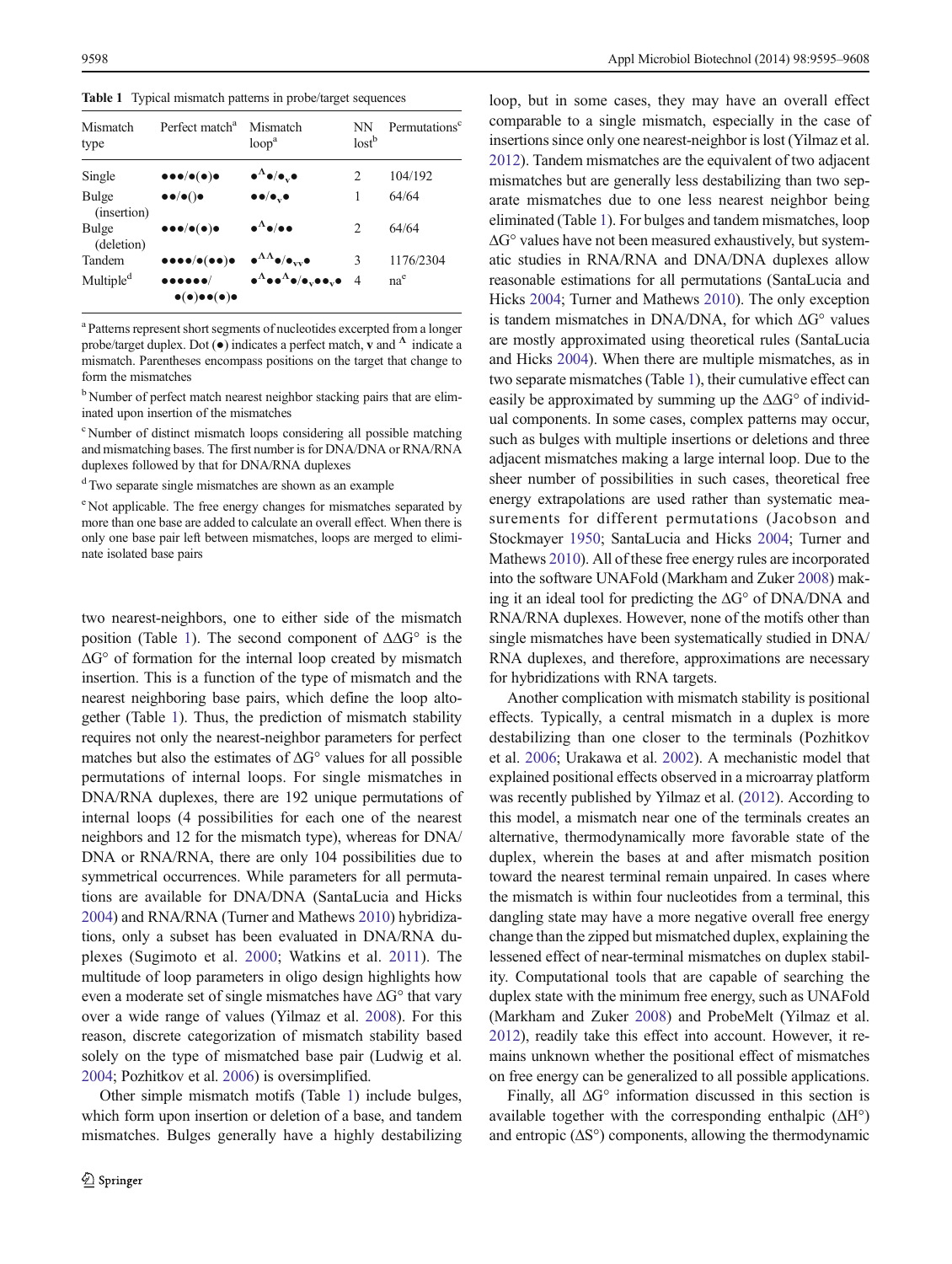predictions to be made at different hybridization temperatures based on the fundamental definition of Gibbs free energy change  $(\Delta G^{\circ} = \Delta H^{\circ} - T\Delta S^{\circ})$ . Because of specificity requirements, hybridizations are generally performed at a relatively high stringency. If a denaturant like formamide is used for stringency, instead of a temperature increase, then linear free energy models that predict ΔG° values as a linear function of denaturant concentration can be employed (Courtenay et al. [2000;](#page-10-0) Schellman [1978;](#page-12-0) Yilmaz and Noguera [2007](#page-13-0)).

## Probe design for FISH applications

In the most widely used application of FISH, a DNA oligonucleotide probe is designed to target the rRNA molecule, which may be present in thousands of copies per cell (Bakshi et al. [2012\)](#page-10-0). Most probes target the ssu rRNA, although there are some commonly used probes that target the lsu rRNA. In general, hybridizations in FISH are carried out with a denaturant and relatively long incubation times (>1 h), and therefore, equilibrium between probes and targets is obtained. Many variations in FISH protocols (for a recent review, see Wagner and Haider ([2012](#page-12-0))) have been developed to improve the signal strength from hybridized probes, such as for detecting microorganisms with low ribosomal content (Fazi et al. [2008](#page-10-0); Zwirglmaler et al. [2003\)](#page-13-0) or to apply FISH to the detection of low-copy messenger RNA (mRNA) instead of rRNA (Pilhofer et al. [2009;](#page-12-0) Pratscher et al. [2009\)](#page-12-0). Regardless of the FISH application, the fundamental challenge of achieving high specificity, coverage, and sensitivity remains the same.

The most widely used software for probe design for FISH applications is ARB (Ludwig et al. [2004\)](#page-11-0). Using ARB, designers can interactively select the sequences to be used in the design, cluster them to define target and nontarget phylogenetic groups, search for sequence regions that are unique to the targeted organisms, and identify potential target sites with high coverage of the targeted group. To assess probe specificity, prediction of mismatch stability is provided in ARB as a weighted mismatch (WM) score based on the type of mismatch and the corresponding perfect match (Strunk [2001\)](#page-12-0). This weighed approach essentially classifies mismatches into two groups, having either weak or strong destabilizing effects, but this qualitative classification is obviously oversimplified given the complications of mismatch effects described in the previous section. Yilmaz et al. [\(2008\)](#page-13-0) compared ARB's WM approach with quantitative thermodynamic indicators of mismatched duplex stability and found a low correlation between the default WM scores and experimental observations. Based on these results, an updated set of WM scores were suggested specifically for FISH probe design using ARB. However, it is difficult to determine whether ARB users modify the WM parameters or commonly use the default values. To address sensitivity, ARB designs probes to reach a sufficiently high dissociation temperature predicted based on probe length and GC content. In addition, for each probe candidate, the likelihood of a successful hybridization is evaluated using accessibility maps of the target molecule, which show the observed accessibility of FISH probes to specific regions of ssu and lsu rRNA in model organisms (Behrens et al. [2003](#page-10-0); Fuchs et al. [2001;](#page-11-0) Fuchs et al. [1998\)](#page-11-0). Thus, both specificity and sensitivity are optimized by ARB based on empirical approaches rather than on thermodynamic principles.

A significant advantage of ARB is that it seamlessly integrates with SILVA, a database that offers validation tools for oligo design (Quast et al. [2013\)](#page-12-0). For instance, SILVA offers a TestProbe tool that is based on the ARB software. The user can test a given probe against the SILVA database, while configuring the number of allowed mismatches to the probe, and also using weighted mismatches, similar to the WM scores in ARB. The output offers a visualization of target group coverage, as well as lists of sequences with mismatched hybridizations showing the number and position of mismatches. A similar tool is available from the RDP website, which allows the user to search for one or two probes for matching sequences in the RDP database. The ProbeMatch output shows the number and position of mismatches in each sequence in a taxonomic hierarchy. These tools are particularly useful for quickly finding potential nontargets in the most up-to-date rRNA databases.

An alternative design approach uses thermodynamicsbased mathematical models that simulate DNA/RNA hybridizations in silico (Yilmaz et al. [2008](#page-13-0); Yilmaz and Noguera [2004;](#page-13-0) Yilmaz and Noguera [2007;](#page-13-0) Yilmaz et al. [2011\)](#page-13-0). These models are useful to evaluate the strength of matched and mismatched duplexes, thus providing a uniform approach to predicting probe sensitivity and specificity. In 2004, Yilmaz and Noguera [\(2004](#page-13-0)) described the first thermodynamicsbased model of FISH (Fig. [2a](#page-5-0)). This model represented in situ hybridizations as the equilibrium between three different reactions, namely the probe-template hybridization (DNA/ RNA), the self-folding of the probe (DNA/DNA), and the self-folding of the target molecule (RNA/RNA). This initial model helped explain observations of varying accessibility of probes across the length of the ssu rRNA (Behrens et al. [2003;](#page-10-0) Fuchs et al. [2001;](#page-11-0) Fuchs et al. [1998](#page-11-0)). Rather than supporting the hypothesis that probe accessibility was a function of factors external to the hybridization reactions, the thermodynamic model showed that it was possible to effectively target all sites of the ssu rRNA by designing a probe with adequate binding strength (Okten et al. [2012](#page-12-0); Yilmaz et al. [2006\)](#page-13-0). Notably, this discovery meant that probe design did not need to be limited to specific regions of the ssu rRNA. These findings also suggested that the thermodynamic concepts for probe design should be applicable when targeting other RNA molecules in situ (e.g., lsu rRNA, mRNA), as the level of the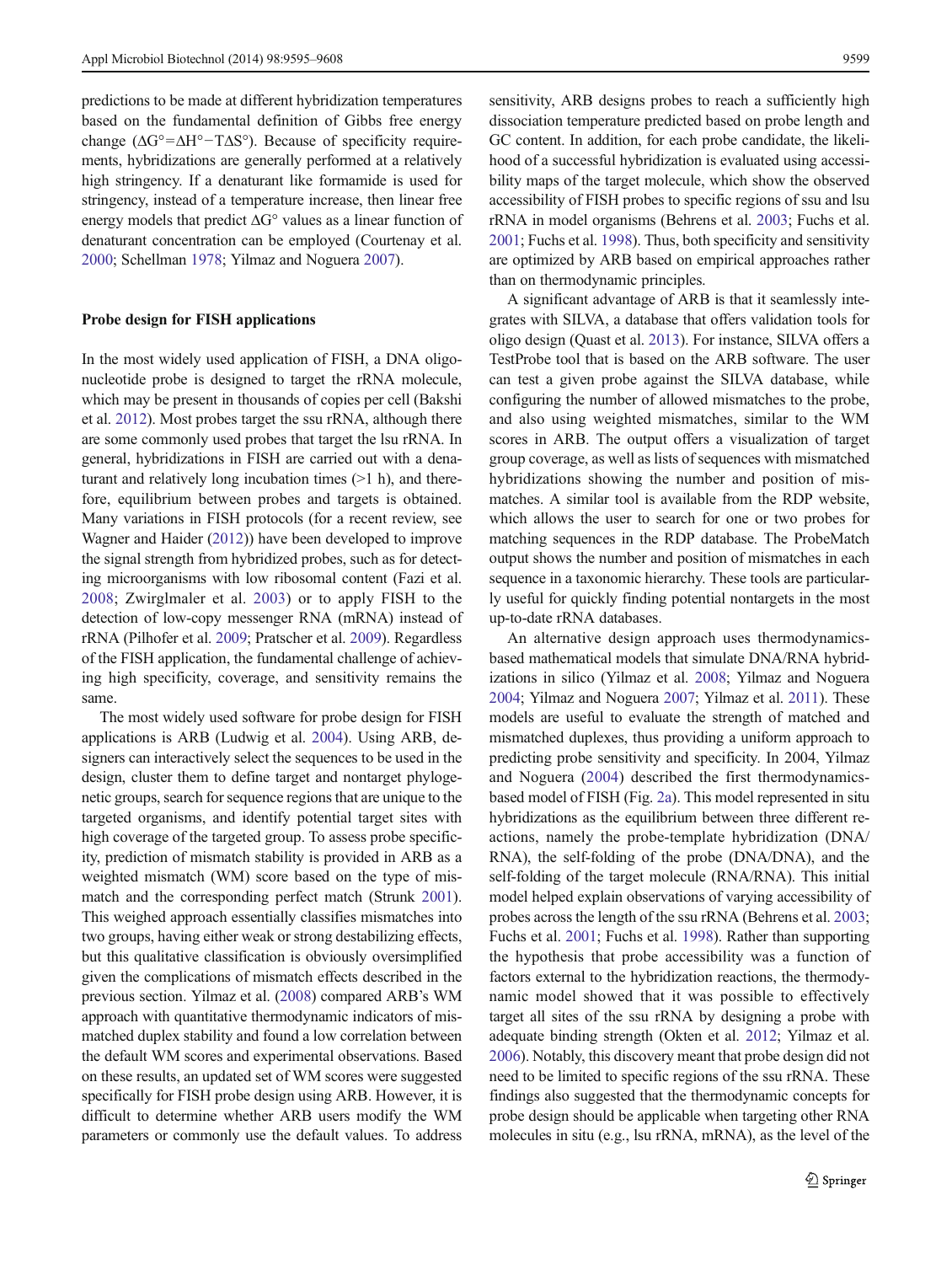<span id="page-5-0"></span>

Fig. 2 a Mechanistic model of hybridization in FISH showing the three competing reactions of probe-folding, target-folding, and probe-target duplex formation. b Histogram of ΔG°overall at 0 % formamide for the 658 probes used for FISH available from probeBase. ΔG°overall was

complexity of molecular interactions (RNA-RNA and RNAprotein) that could cause inaccessibility in these targets is similar to or less than those of the ssu rRNA.

With the in silico FISH model (Fig. 2), an overall thermodynamic affinity term  $(\Delta G^{\circ}_{\text{overall}})$  can be calculated based on the free energy change of the individual reactions ( $\Delta G^{\circ}$ <sub>1</sub>, the free energy change associated with probe-target duplex formation;  $\Delta G^{\circ}_{2}$ , the free energy change associated with probe self-folding; and  $\Delta G^{\circ}$ <sub>3</sub>, the free energy change associated with target self-folding). For hybridization temperatures and probe concentrations typically used in FISH (i.e., 46 °C and 0.25 to 1.0 μM probe concentration), Yilmaz and Noguera [\(2004\)](#page-13-0) proposed that a threshold of ΔG°<sub>overall</sub><−13 kcal/mole should be maintained to achieve efficient hybridization. Probes with higher (less negative)  $\Delta G^{\circ}$ <sub>overall</sub> values would result in lower hybridization efficiencies, and therefore dimmer signals, because the target sites would be less saturated with probes at equilibrium (Fig. 2b). An analysis of designed FISH probes catalogued in probeBase (Loy et al. [2007\)](#page-11-0) validated both this threshold and the free energy-hybridization efficiency relationship, as the mean  $\Delta G^{\circ}$ <sub>overall</sub> for 658 probes targeting the 16S rRNA was −13.2 kcal/mol, with most probes falling between −8 and −18 kcal/mol (Fig. 2b).

Two important updates to the mechanistic model were later provided. Yilmaz and Noguera [\(2007](#page-13-0)) extended the model to include the effect of formamide, the denaturant typically used to control stringency of hybridization in FISH, on  $\Delta G^{\circ}$ <sub>overall</sub>. The extension was based on establishing the linear free energy relationship (Courtenay et al. [2000](#page-10-0); Schellman [1978](#page-12-0)) between formamide and ΔG° values in each reaction. Later, Yilmaz et al. [\(2008](#page-13-0)) proposed an approach and metrics to calculate the effect of mismatches on the hybridization efficiency of probes in FISH. Specifically, the destabilizing effect of mismatches was evaluated with  $\Delta\Delta G^{\circ}$ <sub>1</sub>, the increase in the free energy change of reaction 1, the probe-target duplex formation, upon the insertion of mismatches (see above). Since a comprehensive dataset of internal loop parameters for DNA/RNA mismatches does not exist, Yilmaz et al. ([2008](#page-13-0)) suggested that the effect of mismatches in DNA/RNA hybridizations could be estimated from the average of the destabilizing effects of similar

calculated for each probe against all the perfect match targets in the RDP using DECIPHER (Wright et al. [2014a\)](#page-13-0). The median ΔG°<sub>overall</sub> for each probe was used to make the histogram. Most of the probes have high predicted hybridization efficiency based on their ΔG°overall

mismatches in DNA/DNA and RNA/RNA duplexes. Combining this calculation with the overall hybridization scheme including the two other reactions and the linear model for the effect of formamide, they proposed  $\Delta FA_m$  as a key metric to estimate the destabilizing effect of mismatches.  $\Delta F A_m$  can be calculated as the difference in the formamide melting point  $(FA<sub>m</sub>)$  of the perfectly matched probe and the probe with mismatches (Yilmaz et al. [2008](#page-13-0)), which is analogous to the offset between the target and nontarget curves in Fig. [1.](#page-1-0) A value of  $\Delta$ FA<sub>m</sub> greater than 20 % would suggest a sufficient separation to distinguish the perfect match from the mismatched duplex, and therefore, that it would be possible to optimize the experimental conditions to eliminate signal from the mismatched nontargets while maintaining high signal strength from the perfectly matched target organism. Yilmaz et al. [\(2008](#page-13-0)) also proposed  $\Delta\Delta G^{\circ}$ <sub>1</sub> alone as an alternative metric to evaluate the effect of a mismatch. The advantage of this metric is that it is only dependent of the probe/target duplex, and therefore, calculation of probe and target folding is not necessary, thus providing a computationally efficient alternative to ΔFAm.

All aspects of the Yilmaz and Noguera model (Yilmaz et al. [2008;](#page-13-0) Yilmaz and Noguera [2004](#page-13-0); Yilmaz and Noguera [2007](#page-13-0)) were synthesized into mathFISH (Yilmaz et al. [2011\)](#page-13-0), an online tool for the simulation of probe/target hybridizations that included the effects of formamide and mismatches. The web tool is useful to evaluate the thermodynamic affinity of probes designed based on sequence comparisons and empirical approaches (e.g., by ARB; see above) using potential target and nontarget RNA sequences and compare the probespecific values with recommended thresholds for sensitivity  $(\Delta G^{\circ}_{\text{overall}} \le -13 \text{ kcal/mole})$ , or specificity (e.g.,  $\Delta FA_{\text{m}}$ ) >20 %). Probe length may need to be readjusted, or a different target site used, if some of the thermodynamic criteria are not met. An important limitation of mathFISH is that it was designed to analyze only one probe and one target site. Thus, it can be used as a tool within a probe design process, but it is not a software that enables probe design.

Another online tool that can be used to evaluate designed probes is ProbeCheck (Loy et al. [2008\)](#page-11-0), which integrates the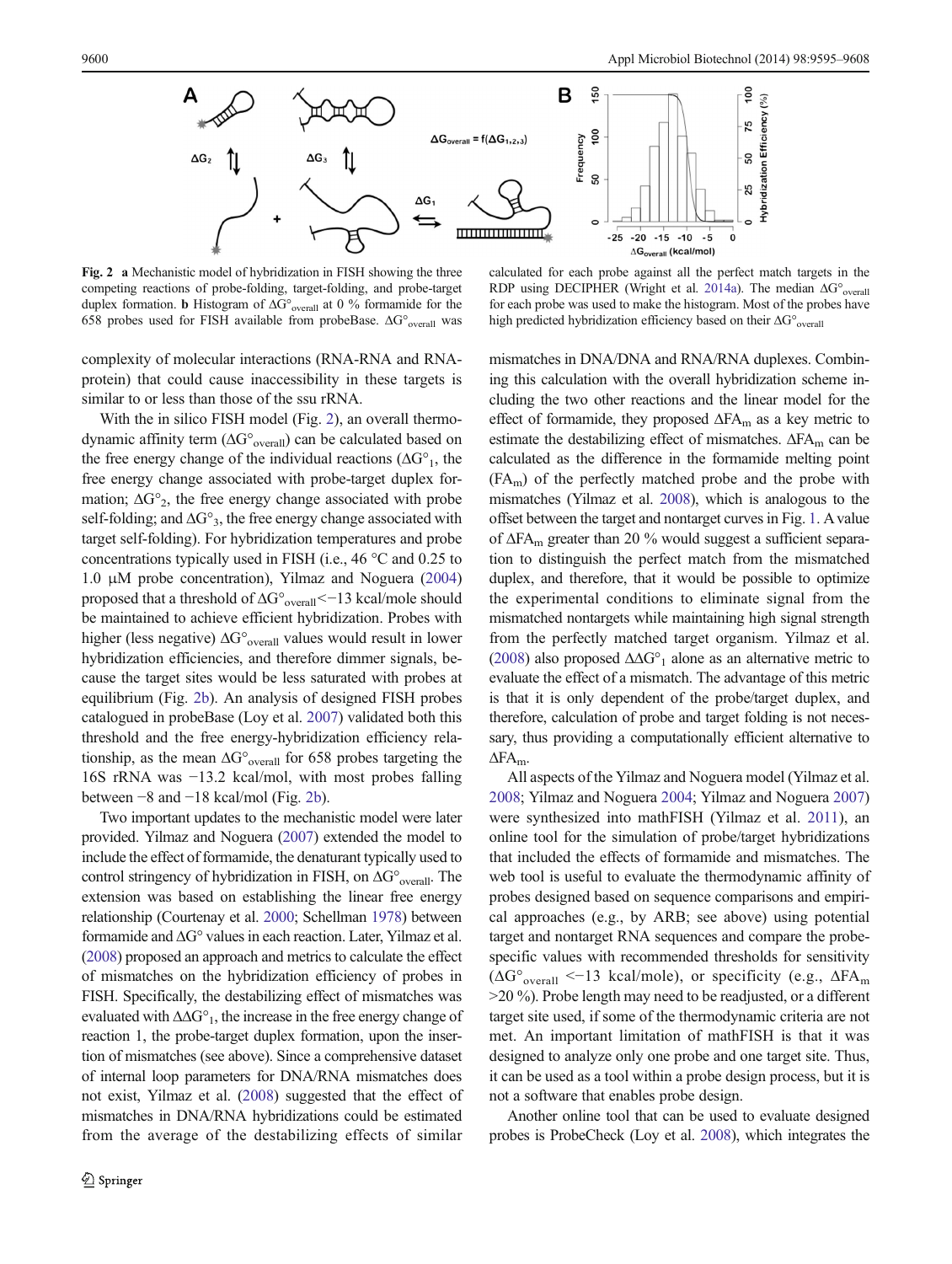different aspects of probe design that have been developed throughout the years. The ProbeCheck website accepts userdefined probes and can query them against a user-selected database (e.g., RDP, SILVA, or Greengenes) using ARB's ProbeMatch tool. For specificity estimations, it uses the default WM parameters of ARB, allowing up to four mismatches to be present in the duplex. In addition, it calculates the free energy change of the matched and mismatched hybridizations using the two-state hybridization algorithm in UNAFold (Markham and Zuker [2008](#page-11-0)), which is based on free energy parameters in DNA/DNA hybridizations. Although this is conceptually similar to the  $\Delta\Delta G^{\circ}$ <sub>1</sub> term defined by Yilmaz et al. [\(2008](#page-13-0)), the use of DNA/DNA rules alone for DNA/RNA interactions in FISH may not always give accurate estimates since DNA/DNA and DNA/RNA interactions have significant thermodynamic differences (Turner [2000](#page-12-0)).

McIlroy et al. ([2011\)](#page-11-0) identified a particular case of mismatched hybridizations in FISH that were not adequately considered by either ARB or ProbeCheck. When the probe and the target form a mismatched duplex that contains a bulge, ARB and ProbeCheck interpret the duplex as having multiple mismatches instead of a single bulge. Therefore, during probe design, such potential hybridizations are not considered. McIlroy et al. [\(2011](#page-11-0)) demonstrated that such bulged mismatched hybridizations occur in practice, and using nearest neighbor data for RNA/RNA hybridizations with bulges (Znosko et al. [2002](#page-13-0)), they calculated the effect of the bulge  $(\Delta G^{\circ}_{bulge})$  in the hybridization. They created the LOOPOUT program (McIlroy et al. [2011](#page-11-0)) to calculate  $\Delta G^{\circ}$ <sub>bulge</sub> (also conceptually equivalent to ΔΔG°1 defined by Yilmaz et al. [\(2008\)](#page-13-0)) and suggested that a  $\Delta G^{\circ}$ <sub>bulge</sub> of less than 4 kcal/mole</sub> is not sufficiently destabilizing to prevent a high chance of hybridization.

In the most recent update to the thermodynamic models of in situ hybridization, Wright et al. ([2014a\)](#page-13-0) have developed a comprehensive tool to design FISH probes. The Design Probes web tool, which is part of the DECIPHER (Wright [2012\)](#page-13-0) software package, includes the algorithms of mathFISH to assess probe sensitivity, except that it allows users to design probes with a hybridization efficiency as low as 50 % (corresponds to  $\Delta G^{\circ}$ <sub>overall</sub> ~−10 kcal/mole). To address specificity, Design Probes simplifies the reaction scheme to having the probe-target hybridization as a single reaction but modifies the free energy  $(\Delta G^{\circ}_1)$  to take into account the effect of the competing self-folding reactions. This change increased the computational efficiency by three orders of magnitude without compromising accuracy, thus allowing a comprehensive search for all potential nontarget duplexes in large databases using thermodynamic principles (Wright et al. [2014a\)](#page-13-0). The Design Probes tool accepts a user-defined set of target and nontarget sequences and finds the target sites that provide the highest coverage of the target group while allowing for degenerate probes. It then outputs the probes with the highest specificity

based on  $\Delta FA_m$  calculations for all potential nontargets, regardless of the number of mismatches present. Importantly, the presence of bulges in mismatched probes is taken into account in the calculation of  $\Delta$ FA<sub>m</sub>. Furthermore, Design Probes is the only software that allows the user to design dual probe sets by finding the best combination of two single probes to minimize nontarget cross-hybridizations. Since many single probes are not sufficient to discriminate targets from nontargets due to numerous potential false positives, a realistic approach for the accurate identification of some microbial targets with FISH is to design a complementary pair of optimized probes and hybridize them simultaneously (Wright et al. [2014a](#page-13-0)).

### Primer design for PCR applications

Detection and quantification of microorganisms by PCR or qPCR requires the design of oligonucleotide primers that are specific to the organisms of interest, provide high coverage of the intended target templates, and allow the development of protocols with high sensitivity (Zhang and Fang [2006\)](#page-13-0). Since primer design is a common task in many fields, several primer design programs that use thermodynamic approaches to evaluate primer/template hybridizations are readily available (Applied Biosystems [2004;](#page-10-0) Untergasser et al. [2012;](#page-12-0) Untergasser et al. [2007;](#page-12-0) Ye et al. [2012\)](#page-13-0). The general criteria for PCR primer design is that both primers should have similar melting temperature, moderately balanced GC content, and avoid selfcomplementarity (Ye et al. [2012](#page-13-0)). Runs of a single base and di/ tri-nucleotide repeats should be avoided as they may result in false priming due to entropic effects. Other major considerations are amplicon length, amplification efficiency, and avoiding cross-amplification of nontarget templates. Additional criteria are used when measuring transcript abundance after reverse transcription, to avoid amplification of genomic DNA (Arvidsson et al. [2008\)](#page-10-0).

The most common procedure for detecting amplicons in qPCR is to use a dye that increases fluorescence in the presence of double-stranded DNA, such as SYBR Green (Gudnason et al. [2007;](#page-11-0) Wittwer et al. [1997](#page-13-0)). Alternatively, the amplification of templates can be monitored with a fluorescently labeled oligonucleotide probe that is designed to target the template region between forward and reverse primers. TaqMan probes will bind to amplified targets and generate a fluorescence response after being degraded by the 5′ nuclease action of Taq polymerase (Livak [1999](#page-11-0)). A modification of the TaqMan probe introduces a minor groove binder (Kutyavin et al. [2000\)](#page-11-0), which is a tripeptide linked to the 3′-end of the TaqMan probe that folds back onto the probe and increases stability of the duplex. This increased stability offers the possibility of designing a shorter probe, thus improving specificity. Molecular beacons are another type of reporter molecule for qPCR, designed to form a hairpin structure that will only allow the probe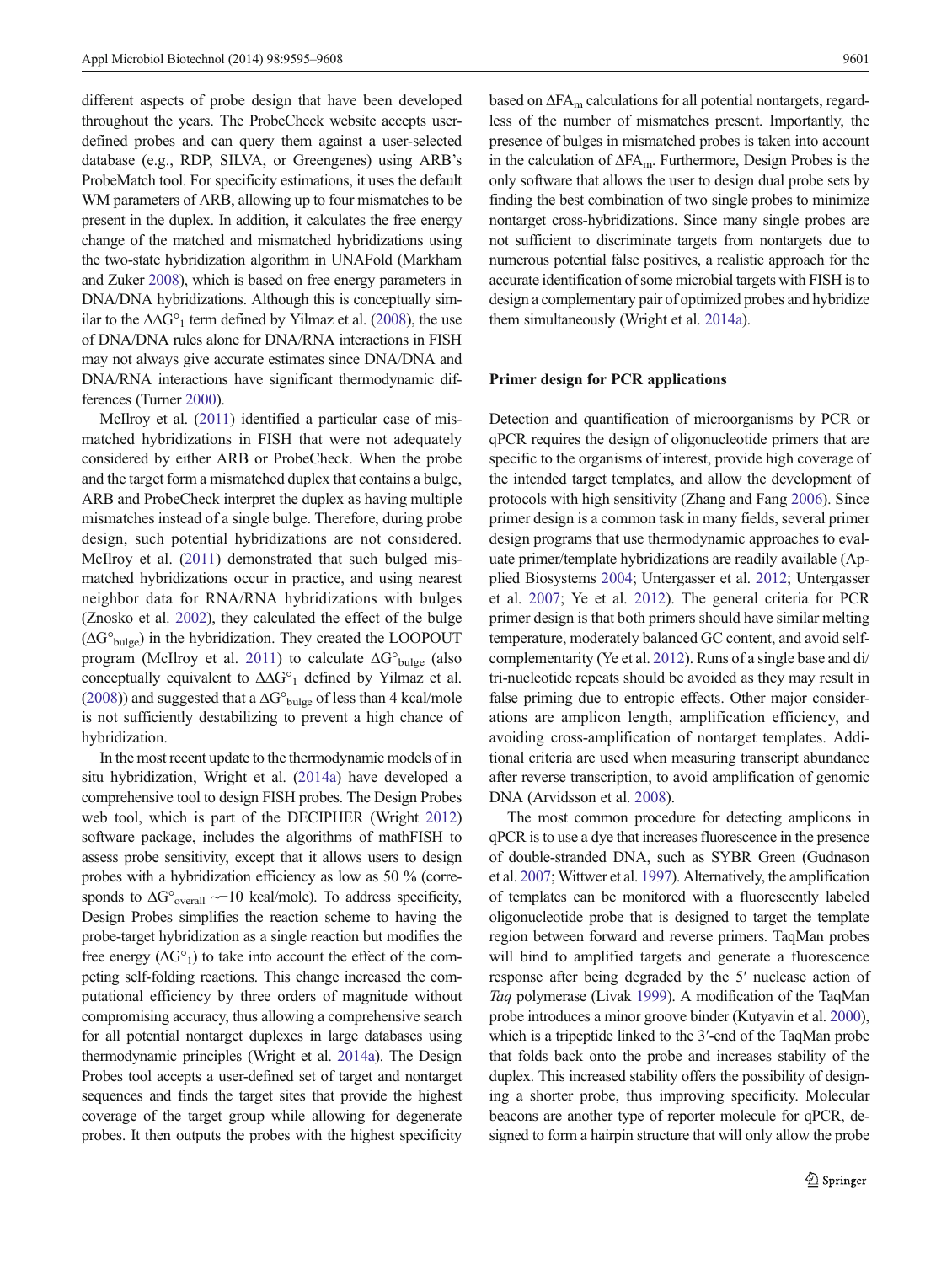to fluoresce when bound to the template (Tyagi and Kramer [1996](#page-12-0)). The advantage of probe-based approaches to quantifying template abundances is that a third oligo allows for increased specificity in design, and different-colored dyes can be used to monitor the amplification of multiple targets in the same polymerase chain reaction (Baldwin et al. [2003;](#page-10-0) Weller et al. [2000](#page-13-0)).

One of the most widely used programs for primer design is Primer3 (Untergasser et al. [2012](#page-12-0); Untergasser et al. [2007\)](#page-12-0), which is available as a web tool (Untergasser et al. [2007](#page-12-0)), and has been incorporated into other primer design programs (Arvidsson et al. [2008;](#page-10-0) Ye et al. [2012\)](#page-13-0). In the web interface, the user can specify a multitude of parameters, depending on the intended application. In addition, the program offers the possibility of designing an internal oligo along with a pair of primers, which is useful for protocols where reporter fluorescence comes from the internal probe. Primer3 only provides optimized primer pair designs for a single user-defined template and therefore does not assess the specificity of the primer pair. If qPCR is being used to determine transcript abundance for a single organism, then the specificity of the primer pair would need to be evaluated against similar regions within the genome. The software QuantPrime (Arvidsson et al. [2008](#page-10-0)) has been developed to address this issue, and it combines primer pair design using Primer3 with additional filters that remove design options with the potential to cause false positive amplifications, including the possibility of amplifying genomic DNA when measuring mRNA transcript abundance. However, the QuantPrime database only has sequences for a limited number of organisms.

The design of primers with high specificity when the template DNA contains homologous genes from other organisms is a challenging but necessary task in microbial ecology applications. To date, there is no unified strategy to achieve this goal, and researchers use different approaches that partially rely on using software to identify potential target sites that are conserved for the targeted organisms and have several mismatches to nontarget organisms. Then, time-consuming trial and error approaches are used to test the quality of different primer sets, often using samples containing the targeted organisms and controls without the targets. More recently, three different programs have been developed to more comprehensively address this challenge.

The Sequence-Specific Primer Design (SSPD) algorithm of PRIMEGENS3 (Kushwaha et al. [2011\)](#page-11-0) uses a userspecified database of sequences in conjunction with Primer3 and Megablast (Morgulis et al. [2008\)](#page-12-0) to identify potential primer pairs and then filter them to eliminate potential crosshybridizations identified by sequence similarity. Likewise, Primer-BLAST (Ye et al. [2012\)](#page-13-0) identifies candidate primer pairs using Primer3 and then uses a combination of local and global alignment algorithms to identify potential crosshybridizations in reference databases available from NCBI.

In this case, the specificity determination is based on a userdefined number of mismatches in the primer/template duplex and the number of mismatches in the 3′-end region.

The DECIPHER software (Wright [2012](#page-13-0)) uses its own primer design algorithm (Wright et al. [2014b](#page-13-0)), which is based on a model incorporating the thermodynamic effect of mismatches on hybridization and the effect of 3′-end mismatches on elongation. The authors define overall amplification efficiency as the product of hybridization and elongation efficiencies. In general, the hybridization efficiency of a perfect match duplex decreases as the annealing temperature is increased, which results in delayed amplification and a shallower amplification curve (Fig. [3a](#page-8-0)) since the hybridization efficiency remains lower throughout the amplification cycle. Mismatched primers will incur an initial decrease in hybridization efficiency (causing amplification delay), but as each cycle produces new perfectly matched templates, the overall slope of the amplification curve is not altered (Fig. [3b](#page-8-0)). Elongation efficiency is relatively independent of temperature and represents the fraction of mismatched templates that are elongated in each cycle of PCR. Lowering elongation efficiency causes further delays in amplification, but similar to central mismatches, it does not change the shape of the amplification curve (Fig. [3b](#page-8-0)). In this manner, a primer with a central mismatch will only incur an initial decrease in hybridization efficiency, whereas a primer with a mismatch located near the 3′-end will typically suffer both a decrease in hybridization efficiency and elongation efficiency. The DECIPHER software attempts to maximize amplification delays of crosshybridizations by designing primers with 3'-end mismatches to nontarget sequences. Therefore, the combined hybridization and elongation efficiency approach allows the program to generate candidate primers for user-defined DNA sequences and then incorporate the effect of different mismatches located near the 3′-end of the primer to improve primer specificity. In this way, specificity is not only solely based on the number of mismatches or their location but also incorporates the observation that Taq polymerase responds differently to different types of mismatches located near the 3′-end of the primer (Ayyadevara et al. [2000](#page-10-0); Stadhouders et al. [2010\)](#page-12-0). The Design Primers tool of DECIPHER is accessible through a web interface, which allows the user to specify whether to use the effect of mismatches on elongation efficiency or only hybridization efficiency when determining primer specificity.

An approach known as TaqMAMA further harnesses the delay incurred by 3′-end mismatches by inducing an artificial mismatch at the penultimate position of the primer sequence (Cha et al. [1992\)](#page-10-0). This approach takes advantage of the nonlinear effect of multiple mismatches located near the 3′ end on the extension rate of primers by Taq polymerase. The added mismatch often results in a small amplification delay for target sequences (1 mismatch) but causes a much greater delay for nontarget sequences  $(\geq 2$  mismatches). This approach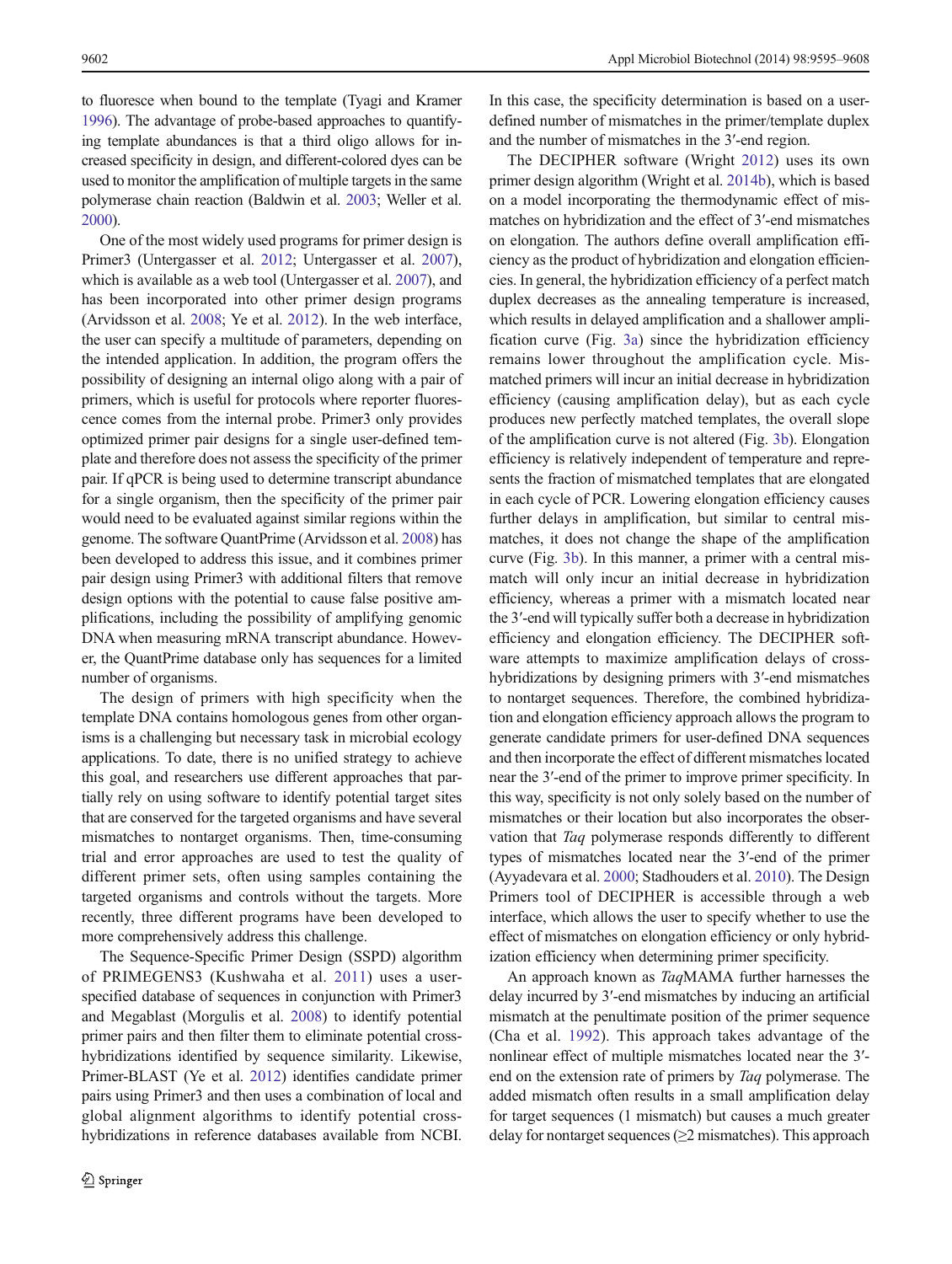<span id="page-8-0"></span>



Fig. 3 Illustration of the effect of a increasing annealing temperature and b decreasing elongation efficiency on PCR amplification. a With perfect match primers, increasing the annealing temperature results in shallower slopes during PCR amplification as hybridization efficiency drops below 100 % and remains low throughout the amplification cycle. b In primers with mismatches, the unfavorable mismatches delay amplification but do not change the slope of the amplification curve. Although the initial

templates have mismatches to the primer that decrease the hybridization efficiency, subsequent copies include the primer sequence and are therefore amplified with the same efficiency as the perfect match template. Unfavorable mismatches at the 3′-end cause increased delays in amplification as the probability of elongation decreases simultaneously with a decrease in hybridization efficiency

has been shown to allow discrimination of single nucleotide polymorphisms (SNPs) with PCR (Li et al. [2004](#page-11-0)). Wright et al. [\(2014b\)](#page-13-0) adapted this approach by moving the mismatch further away from the 3′-end, which had the same effect on nontargets, but lessened the effect on target amplification. The DECIPHER software is also able to design primers with induced mismatches at the 3′-end, which may be useful in cases where adequate specificity cannot be obtained with standard perfect match primer sequences.

# Probe design for phylogenetic microarray applications

The design of probes for phylogenetic microarrays shares many of the same principles as FISH probes and PCR primers, where the goal is to detect specific targets with high specificity and sensitivity. Phylogenetic microarrays have the added advantage that tens to hundreds of probes can be used to target a single organism, enabling new design and analysis strategies not available in other oligo applications in which specificity and sensitivity depend on the performance of only one to three oligos. Furthermore, as a high throughput platform, microarrays may contain oligos targeting many different groups, and therefore, minimizing false positive identifications also requires additional considerations, which can be implemented at the oligo design stage or in the post-hybridization processing of the data.

Another important difference between microarray applications and FISH or PCR is that the use of high-density microarrays is highly dependent on the manufacturer's overall strategies and instrumentation. For instance, the phyloChip (DeSantis et al. [2007](#page-10-0)), a microarray that uses 16S rRNA targeted oligos, is specifically designed for the Affymetrix platform and uses Affymetrix-specific approaches to differentiate true and false positive identifications. Until recently, NimbleGen manufactured high-density custom arrays with user-defined probes, a platform that has also been used to create phylogenetic chips with 16S rRNA oligos (Wright et al. [2013](#page-13-0)). The literature also has many examples of custom-designed phylogenetic microarrays that are manufactured by spotting or printing the oligos onto glass slides (Kelly et al. [2005](#page-11-0); Liu et al. [2001;](#page-11-0) Loy et al. [2002;](#page-11-0) Loy et al. [2005\)](#page-11-0).

Many programs have been developed for oligonucleotide probe design (Ilie et al. [2013](#page-11-0); Li et al. [2005;](#page-11-0) Nielsen [2003;](#page-12-0) Nordberg [2005](#page-12-0); Rouillard [2003](#page-12-0)), although not all of them have been used for the design of phylogenetic microarrays. A comprehensive review and analysis of different probe design programs have been recently performed (Lemoine et al. [2009](#page-11-0)). In their review, Lemoine et al. ([2009\)](#page-11-0) discuss the advantages and disadvantages of these programs, as well as the different approaches used to consider sequence identity and potential cross-hybridizations. The majority of the programs calculate sequence identities using a local alignment algorithm, such as BLAST (Nielsen [2003;](#page-12-0) Rouillard [2003\)](#page-12-0), although drawbacks to this approach have been recently described (Ilie et al. [2013](#page-11-0)). Other programs use different algorithms for more accurate calculations of sequence identity, such as global alignments or multiple spaced seeds (Ilie et al. [2013](#page-11-0); Li et al. [2005\)](#page-11-0).

Oligonucleotide probes on phylogenetic microarrays are typically designed to have similar melting temperatures based on length and GC content. With spotted microarrays, where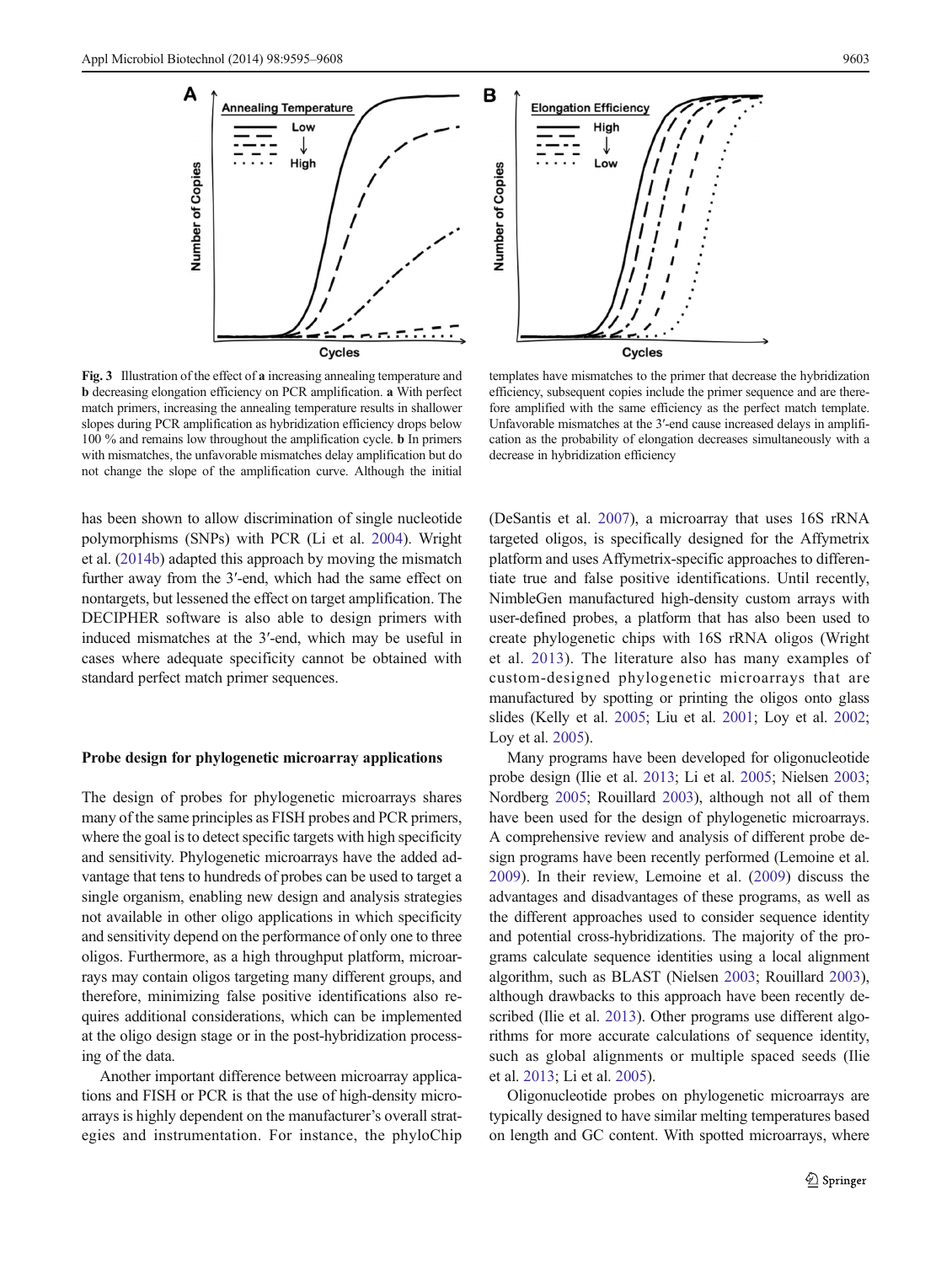targets may be readily available, experimental optimization of hybridization and wash conditions is performed to find the right balance of sensitivity and specificity. In some cases, the optimization relies on understanding the kinetics of denaturation of mismatched probes, which could be denatured under constant stringent conditions or with increasing stringency during the denaturation process (Liu et al. [2001](#page-11-0); Urakawa et al. [2002\)](#page-12-0). With high density microarrays possibly having thousands to millions of probes in the array, experimental optimization for each oligo is not an option, and therefore, approaches to design millions of probes with similar hybridization characteristics are desirable.

Interestingly, given the complexity of the problem, many attempts to model and predict the signal intensity from hybridized probes in phylogenetic microarrays concluded that hybridization characteristics (i.e., signal intensity) of probes designed for species discrimination could not be predicted (Pozhitkov et al. [2006\)](#page-12-0), suggesting that the actual mechanism of probe-target hybridizations when the probes are attached to a surface is not well understood (Halperin et al. [2005](#page-11-0); Peterson et al. [2001;](#page-12-0) Pozhitkov et al. [2007](#page-12-0)). Modeling approaches that were reported to be successful used the concept of adsorption isotherms to describe the relationship between target concentration and the fraction of target-bound probes. In particular, the Langmuir isotherm model, which assumes that saturation of the probes by the targets can be reached, is the most commonly used model to predict signal intensity from hybridized probes (Binder et al. [2005](#page-10-0); Burden et al. [2004;](#page-10-0) Held et al. [2003;](#page-11-0) Hooyberghs et al. [2009](#page-11-0)).

In a departure from the Langmuir model and inspired by the approaches used in FISH for discrimination of targets and nontargets by increasing the stringency of the hybridization buffer (Fig. [1\)](#page-1-0), Yilmaz et al. [\(2012\)](#page-13-0) developed a linear free energy model (LFEM) of probe hybridization targeting the prediction of equilibrium denaturation profiles when the stringency of the hybridization buffer was increased. In their model, rather than attempting to predict signal intensity, the focus is on predicting the melting point of duplexes when formamide is used as the denaturant in the hybridization buffer. Using high-density NimbleGen custom microarrays, they obtained thousands of formamide curves for perfectly matched and mismatched probes and obtained basic thermodynamic parameters for nearestneighbors and the different types of mismatches that could be expected when designing probes for differentiation of closely related phylogenetic groups (i.e., single mismatches, tandem mismatches, bulges, and the effect of position of the mismatch on the duplex), which then enable a prediction of potential cross-hybridizations for every probe in the microarray. All of these parameters are used in tools on the DECIPHER website to calculate the ΔG° for any probe/target duplex with or without mismatches (ProbeMelt tool) and to design multiple probes targeting a

set of user-defined groups of sequences while minimizing nontarget hybridizations (Design Array tool).

The massively parallel nature of DNA microarrays enables more sophisticated analysis methods than possible with single oligos alone. For example, Wright et al. [\(2013](#page-13-0)) represented each probe with an equation, whereby the amount of probe signal was a combination of the hybridization efficiencies of each target with that probe. Hybridization of the entire array can therefore be represented by a system of equations representing the hybridization of every probe to each potential target. This system of equations can be solved using standard linear algebra methods, such as nonnegative least squares, to determine the contribution of each target to the observed hybridization signal. This approach resulted in far fewer false positives than simpler analysis approaches when analyzing the signals obtained from a custom DNA microarray (Wright et al. [2013\)](#page-13-0). This approach is detailed in the vignette "Designing Group-Specific Microarray Probes" available with the DECI-PHER package for the R programming language (Wright [2012\)](#page-13-0).

# Conclusions and future directions

The selective detection and quantification of specific organisms within a microbial community that contains closely related nontarget organisms is a prevalent challenge in microbial ecology research. FISH, qPCR, and microarrays are common approaches requiring specific detection of organisms of interest for accurate identification and quantification. In all of these cases, oligonucleotides that are phylogenetically specific to the target organisms need to be designed. The recent creation of thermodynamic-based models for the design of oligos for these applications has transformed the design process from an empirical approach requiring extensive trial and error to a more mechanistic and uniform design. In turn, the new models have accelerated the evolution of these applications to take advantage of continuously expanding databases of phylogenetic markers.

Critical in the assessment of oligo specificity is the ability to predict potential cross-hybridizations with mismatched templates that result in false positive identifications. All oligo design applications could continue to benefit from improvements in predictive parameters for mismatched hybridizations. Although current models are predictive enough to be useful in practice, it is our hope that new high-throughput techniques will offer a means of obtaining mismatched thermodynamic parameters in masse. In particular, there is room for improvement in predicting hybridization efficiencies of mismatched FISH probes, since DNA/RNA loop parameters are incomplete and FISH hybridizations employ formamide instead of temperature as a denaturant. Similarly, PCR applications may benefit from more systematic studies on DNA motifs for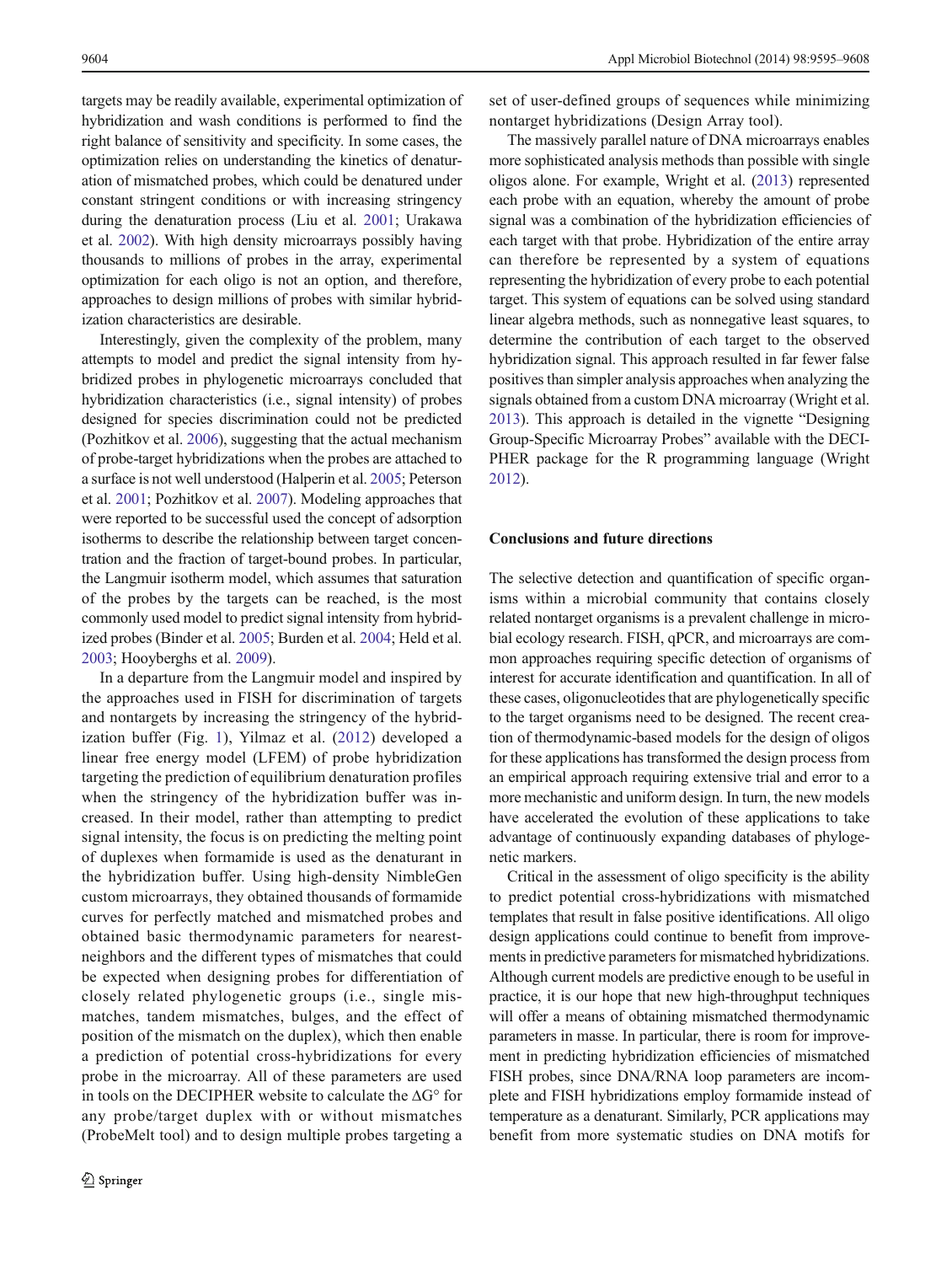<span id="page-10-0"></span>which *in solution* free energy rules are still oversimplified. such as in tandem mismatches, and from more complete datasets to predict the effect that mismatches near the 3′-end of a primer have on elongation efficiency.

Furthermore, most of the modeling advances that were described in this review are based on hybridizations with DNA oligos and are therefore not necessarily applicable when using alternative oligos such as peptide nucleic acids (PNA), locked nucleic acids (LNA), or even RNA oligos for particular applications (Karkare and Bhatnagar [2006](#page-11-0); Perry-O'Keefe et al. [2001](#page-12-0); Rosenthal et al. [2013;](#page-12-0) Silahtaroglu et al. [2004](#page-12-0)).

Finally, as novel and more creative applications of nucleic acid probes and primers are developed, mathematical models that help in the process of oligo design will also need to evolve to embrace the new challenges. For instance, the recent description of the application of RNA probes for in situ hybridizations to mRNA (Rosenthal et al. [2013](#page-12-0)) using linear amplification of fluorescent signal by cascade reactions (Dirks and Pierce 2004), the use of forced intercalation probes in FISH (Bethge et al. 2008), or high resolution melt analyses for qPCR applications (Rasmussen et al. [2007;](#page-12-0) Schwartz et al. [2009](#page-12-0)) highlight the need to continue the quest for better predicting interactions of oligos with matched and mismatched templates. In turn, improvements in thermodynamic models and oligo design will continue to extend the boundaries of how oligos can be applied in the future.

Acknowledgments The authors would like to thank Alexander Steinbüchel for the invitation to write this review. This research was partially supported by a fellowship from Becas Chile (Conicyt) to Pamela Camejo.

Conflict of interest The authors declare that they have no conflict of interest.

#### References

- Abell GCJ, Revill AT, Smith C, Bissett AP, Volkman JK, Robert SS (2010) Archaeal ammonia oxidizers and nirS-type denitrifiers dominate sediment nitrifying and denitrifying populations in a subtropical macrotidal estuary. ISME J 4(2):286–300. doi[:10.1038/ismej.](http://dx.doi.org/10.1038/ismej.2009.105) [2009.105](http://dx.doi.org/10.1038/ismej.2009.105)
- Amann RI, Binder BJ, Olson RJ, Chisholm SW, Devereux R, Stahl DA (1990) Combination of 16S rRNA-targeted oligonucleotide probes with flow cytometry for analyzing mixed microbial populations. Appl Environ Microbiol 56(6):1919–1925
- Applied Biosystems (2004) Primer express software version 3.0. getting started guide
- Arvidsson S, Kwasniewski M, Riano-Pachon DM, Mueller-Roeber B (2008) QuantPrime—a flexible tool for reliable high-throughput primer design for quantitative PCR. BMC Bioinforma 9. doi: 10.1186/1471-2105-9-465
- Ayyadevara S, Thaden JJ, Reis RJS (2000) Discrimination of primer 3′ nucleotide mismatch by Taq DNA polymerase during polymerase chain reaction. Anal Biochem 284(1):11–18. doi[:10.1006/abio.](http://dx.doi.org/10.1006/abio.2000.4635) [2000.4635](http://dx.doi.org/10.1006/abio.2000.4635)
- Bakshi S, Siryaporn A, Goulian M, Weisshaar JC (2012) Superresolution imaging of ribosomes and RNA polymerase in live Escherichia coli cells. Mol Microbiol 85(1):21–38. doi[:10.1111/j.1365-2958.2012.](http://dx.doi.org/10.1111/j.1365-2958.2012.08081.x) [08081.x](http://dx.doi.org/10.1111/j.1365-2958.2012.08081.x)
- Baldwin BR, Nakatsu CH, Nies L (2003) Detection and enumeration of aromatic oxygenase genes by multiplex and real-time PCR. Appl Environ Microbiol 69(6):3350–3358. doi:[10.1128/aem. 69.6.3350-](http://dx.doi.org/10.1128/aem.%2069.6.3350-3358.2003) [3358.2003](http://dx.doi.org/10.1128/aem.%2069.6.3350-3358.2003)
- Behrens S, Ruhland C, Inacio J, Huber H, Fonseca A, Spencer-Martins I, Fuchs BM, Amann R (2003) In situ accessibility of small-subunit rRNA of members of the domains bacteria, archaea, and eucarya to Cy3-labeled oligonucleotide probes. Appl Environ Microbiol 69(3):1748–1758. doi:[10.1128/aem.](http://dx.doi.org/10.1128/aem.%2069.3.1748-1758.2003) [69.3.1748-1758.2003](http://dx.doi.org/10.1128/aem.%2069.3.1748-1758.2003)
- Bethge L, Jarikote DV, Seitz O (2008) New cyanine dyes as base surrogates in PNA: forced intercalation probes (FIT-probes) for homogeneous SNP detection. Bioorg Med Chem 16(1):114–125. doi:[10.1016/j.bmc.2006.12.044](http://dx.doi.org/10.1016/j.bmc.2006.12.044)
- Binder H, Preibisch S, Kirsten T (2005) Base pair interactions and hybridization isotherms of matched and mismatched oligonucleotide probes on microarrays. Langmuir 21(20):9287–302. doi:[10.](http://dx.doi.org/10.1021/la051231s) [1021/la051231s](http://dx.doi.org/10.1021/la051231s)
- Burden CJ, Pittelkow YE, Wilson SR (2004) Statistical analysis of adsorption models for oligonucleotide microarrays. Stat Appl Genet Mol Biol 3:Article35 doi[:10.2202/1544-6115.1095](http://dx.doi.org/10.2202/1544-6115.1095)
- Cha RS, Zarbl H, Keohavong P, Thilly WG (1992) Mismatch amplification mutation assay (MAMA): application to the c-H-ras gene. PCR Methods Appl 2(1):14–20
- Cole JR, Chai B, Farris RJ, Wang Q, Kulam-Syed-Mohideen AS, McGarrell DM, Bandela AM, Cardenas E, Garrity GM, Tiedje JM (2007) The ribosomal database project (RDP-II): introducing myRDP space and quality controlled public data. Nucleic Acids Res 35:D169–D172. doi[:10.1093/nar/gkl889](http://dx.doi.org/10.1093/nar/gkl889)
- Cottrell MT, Kirchman DL (2000) Natural assemblages of marine proteobacteria and members of the Cytophaga-Flavobacter cluster consuming low- and high-molecular-weight dissolved organic matter. Appl Environ Microbiol 66(4):1692–1697. doi:[10.1128/aem. 66.4.1692-1697.2000](http://dx.doi.org/10.1128/aem.%2066.4.1692-1697.2000)
- Courtenay ES, Capp MW, Saecker RM, Record MT (2000) Thermodynamic analysis of interactions between denaturants and protein surface exposed on unfolding: interpretation of urea and guanidinium chloride m-values and their correlation with changes in accessible surface area (ASA) using preferential interaction coefficients and the local-bulk domain model. Proteins Struct Funct Genet: 72–85
- Daims H, Bruhl A, Amann R, Schleifer KH, Wagner M (1999) The domain-specific probe EUB338 is insufficient for the detection of all bacteria: development and evaluation of a more comprehensive probe set. Syst Appl Microbiol 22(3):434–444
- DeSantis TZ, Hugenholtz P, Larsen N, Rojas M, Brodie EL, Keller K, Huber T, Dalevi D, Hu P, Andersen GL (2006) Greengenes, a chimera-checked 16S rRNA gene database and workbench compatible with ARB. Appl Environ Microbiol 72(7):5069–5072. doi[:10.](http://dx.doi.org/10.1128/aem.%2003006-05) [1128/aem. 03006-05](http://dx.doi.org/10.1128/aem.%2003006-05)
- DeSantis TZ, Brodie EL, Moberg JP, Zubieta IX, Piceno YM, Andersen GL (2007) High-density universal 16S rRNA microarray analysis reveals broader diversity than typical clone library when sampling the environment. Microb Ecol 53(3):371–383. doi:[10.1007/s00248-](http://dx.doi.org/10.1007/s00248-006-9134-9) [006-9134-9](http://dx.doi.org/10.1007/s00248-006-9134-9)
- Dirks RM, Pierce NA (2004) Triggered amplification by hybridization chain reaction. Proc Natl Acad Sci U S A 101(43):15275–15278. doi:[10.1073/pnas.0407024101](http://dx.doi.org/10.1073/pnas.0407024101)
- Fazi S, Aulenta F, Majone M, Rossetti S (2008) Improved quantification of Dehalococcoides species by fluorescence in situ hybridization and catalyzed reporter deposition. Syst Appl Microbiol 31(1):62– 67. doi[:10.1016/j.syapm.2007.11.001](http://dx.doi.org/10.1016/j.syapm.2007.11.001)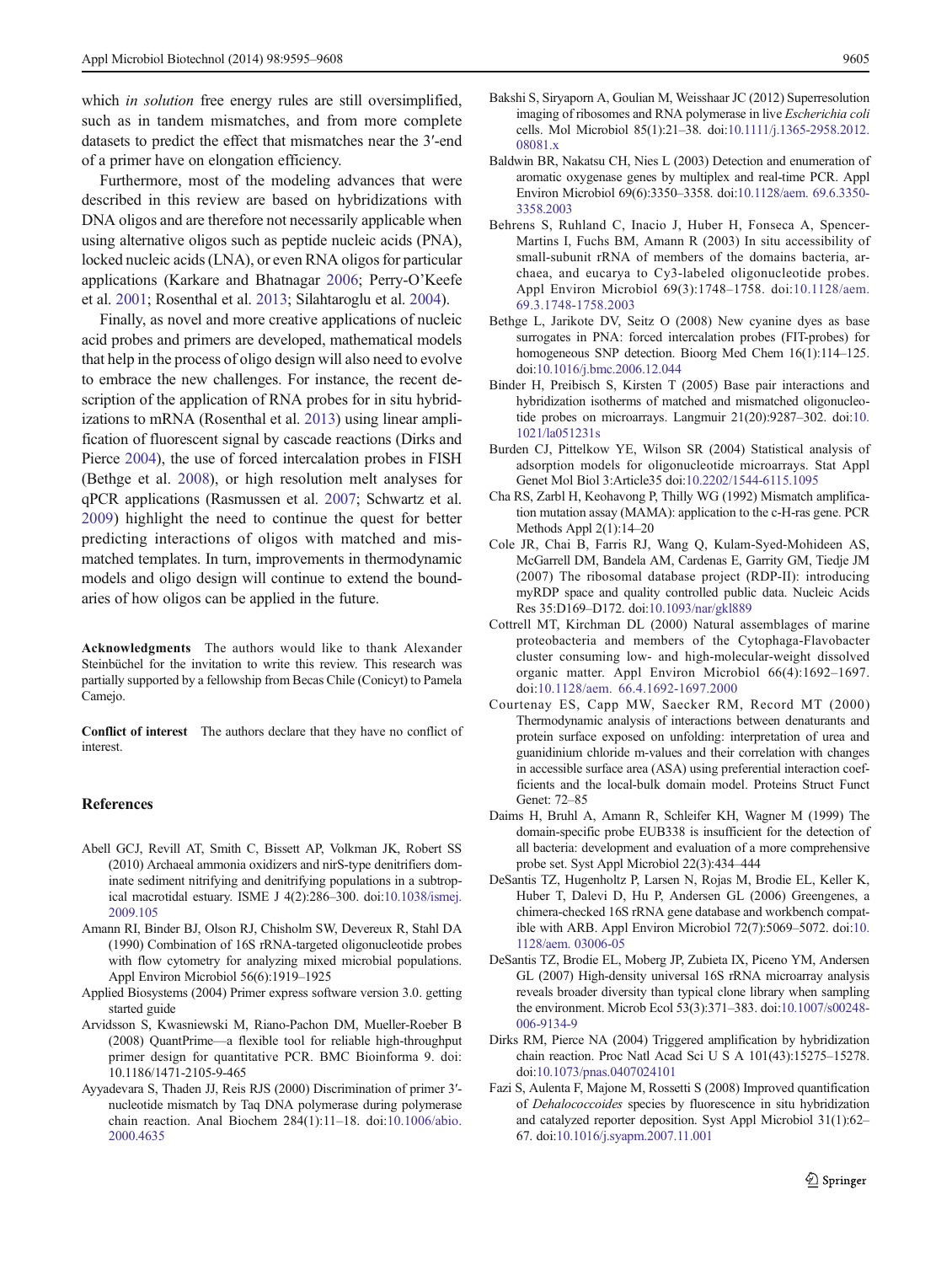- <span id="page-11-0"></span>Frank JA, Reich CI, Sharma S, Weisbaum JS, Wilson BA, Olsen GJ (2008) Critical evaluation of two primers commonly used for amplification of bacterial 16S rRNA genes. Appl Environ Microbiol 74(8):2461–2470. doi[:10.1128/aem. 02272-07](http://dx.doi.org/10.1128/aem.%2002272-07)
- Fuchs BM, Wallner G, Beisker W, Schwippl I, Ludwig W, Amann R (1998) Flow cytometric analysis of the in situ accessibility of Escherichia coli 16S rRNA for fluorescently labeled oligonucleotide probes. Appl Environ Microbiol 64(12):4973– 4982
- Fuchs BM, Syutsubo K, Ludwig W, Amann R (2001) In situ accessibility of Escherichia coli 23S rRNA to fluorescently labeled oligonucleotide probes. Appl Environ Microbiol 67(2):961–968. doi[:10.1128/](http://dx.doi.org/10.1128/AEM.%2067.2.961-968.2001) [AEM. 67.2.961-968.2001](http://dx.doi.org/10.1128/AEM.%2067.2.961-968.2001)
- Gudnason H, Dufva M, Bang DD, Wolff A (2007) Comparison of multiple DNA dyes for real-time PCR: effects of dye concentration and sequence composition on DNA amplification and melting temperature. Nucleic Acids Res 35(19):e127. doi[:10.1093/nar/gkm671](http://dx.doi.org/10.1093/nar/gkm671)
- Halperin A, Buhot A, Zhulina EB (2005) Brush effects on DNA chips: thermodynamics, kinetics, and design guidelines. Biophys J 89(2): 796–811. doi:[10.1529/biophysj.105.063479](http://dx.doi.org/10.1529/biophysj.105.063479)
- Held GA, Grinstein G, Tu Y (2003) Modeling of DNA microarray data by using physical properties of hybridization. Proc Natl Acad Sci U S A 100(13):7575–80. doi[:10.1073/pnas.0832500100](http://dx.doi.org/10.1073/pnas.0832500100)
- Hooyberghs J, Van Hummelen P, Carlon E (2009) The effects of mismatches on hybridization in DNA microarrays: determination of nearest neighbor parameters. Nucleic Acids Res 37(7):e53. doi:[10.](http://dx.doi.org/10.1093/nar/gkp109) [1093/nar/gkp109](http://dx.doi.org/10.1093/nar/gkp109)
- Ilie L, Mohamadi H, Golding GB, Smyth WF (2013) BOND: basic oligonucleotide design. BMC Bioinforma 14(69):1–8. doi[:10.](http://dx.doi.org/10.1186/1471-2105-14-69) [1186/1471-2105-14-69](http://dx.doi.org/10.1186/1471-2105-14-69)
- Jacobson H, Stockmayer WH (1950) Intramolecular reaction in polycondensations. I. The theory of linear systems. J Chem Phys 18:1600– 1606
- Jones CM, Stres B, Rosenquist M, Hallin S (2008) Phylogenetic analysis of nitrite, nitric oxide, and nitrous oxide respiratory enzymes reveal a complex evolutionary history for denitrification. Mol Biol Evol 25(9):1955–1966. doi[:10.1093/molbev/msn146](http://dx.doi.org/10.1093/molbev/msn146)
- Karkare S, Bhatnagar D (2006) Promising nucleic acid analogs and mimics: characteristic features and applications of PNA, LNA, and morpholino. Appl Microbiol Biotechnol 71(5):575–586. doi:[10.](http://dx.doi.org/10.1007/s00253-006-0434-2) [1007/s00253-006-0434-2](http://dx.doi.org/10.1007/s00253-006-0434-2)
- Kelly JJ, Siripong S, McCormack J, Janus LR, Urakawa H, El Fantroussi S, Noble PA, Sappelsa L, Rittmann BE, Stahl DA (2005) DNA microarray detection of nitrifying bacterial 16S rRNA in wastewater treatment plant samples. Water Res 39(14):3229–3238. doi:[10.](http://dx.doi.org/10.1016/j.watres.2005.05.044) [1016/j.watres.2005.05.044](http://dx.doi.org/10.1016/j.watres.2005.05.044)
- Klein M, Friedrich M, Roger AJ, Hugenholtz P, Fishbain S, Abicht H, Blackall LL, Stahl DA, Wagner M (2001) Multiple lateral transfers of dissimilatory sulfite reductase genes between major lineages of sulfate-reducing prokaryotes. J Bacteriol 183(20):6028–6035. doi: [10.1128/jb.183.20.6028-6035.2001](http://dx.doi.org/10.1128/jb.183.20.6028-6035.2001)
- Korbie DJ, Mattick JS (2008) Touchdown PCR for increased specificity and sensitivity in PCR amplification. Nat Protoc 3(9):1452–1456. doi:[10.1038/nprot.2008.133](http://dx.doi.org/10.1038/nprot.2008.133)
- Kushwaha G, Srivastava GP, Dong X PRIMEGENSw3 (2011) A webbased tool for high-throughput primer and probe design. In 2011 I.E. International Conference on Bioinformatics and Biomedicine (BIBM), 12–15 Nov. 2011 2011. p 345–351 doi:[10.1109/bibm.](http://dx.doi.org/10.1109/bibm.2011.43) [2011.43](http://dx.doi.org/10.1109/bibm.2011.43)
- Kutyavin IV, Afonina IA, Mills A, Gorn VV, Lukhtanov EA, Belousov ES, Singer MJ, Walburger DK, Lokhov SG, Gall AA, Dempcy R, Reed MW, Meyer RB, Hedgpeth J (2000) 3′-minor groove binder-DNA probes increase sequence specificity at PCR extension temperatures. Nucleic Acids Res 28(2):655–661. doi:[10.1093/nar/28.2.655](http://dx.doi.org/10.1093/nar/28.2.655)
- Lemoine S, Combes F, Le Crom S (2009) An evaluation of custom microarray applications: the oligonucleotide design challenge. Nucleic Acids Res 37(6):1726–1739. doi:[10.1093/nar/gkp053](http://dx.doi.org/10.1093/nar/gkp053)
- Lenk S, Arnds J, Zerjatke K, Musat N, Amann R, Mussmann M (2011) Novel groups of Gammaproteobacteria catalyse sulfur oxidation and carbon fixation in a coastal, intertidal sediment. Environ Microbiol 13(3):758–774. doi:[10.1111/j.1462-2920.2010.02380.x](http://dx.doi.org/10.1111/j.1462-2920.2010.02380.x)
- Li BH, Kadura I, Fu DJ, Watson DE (2004) Genotyping with TaqMAMA. Genomics 83(2):311–320. doi[:10.1016/j.ygeno.2003.](http://dx.doi.org/10.1016/j.ygeno.2003.08.005) [08.005](http://dx.doi.org/10.1016/j.ygeno.2003.08.005)
- Li X, He Z, Zhou J (2005) Selection of optimal oligonucleotide probes for microarrays using multiple criteria, global alignment and parameter estimation. Nucleic Acids Res 33(19):6114–23. doi[:10.1093/nar/](http://dx.doi.org/10.1093/nar/gki914) [gki914](http://dx.doi.org/10.1093/nar/gki914)
- Liu WT, Mirzabekov AD, Stahl DA (2001) Optimization of an oligonucleotide microchip for microbial identification studies: a nonequilibrium dissociation approach. Environ Microbiol 3(10):619– 629
- Livak KJ (1999) Allelic discrimination using fluorogenic probes and the 5' nuclease assay. Genet Anal-Biomol E 14(5–6):143–149. doi[:10.](http://dx.doi.org/10.1016/s1050-3862(98)00019-9) [1016/s1050-3862\(98\)00019-9](http://dx.doi.org/10.1016/s1050-3862(98)00019-9)
- Livak KJ, Flood SJA, Marmaro J, Giusti W, Deetz K (1995) Oligonucleotides with fluorescent dyes at opposite ends provide a quenched probe system useful for detecting PCR product and nucleic acid hybridization. PCR Meth Appl 4(6):357–362
- Loy A, Lehner A, Lee N, Adamczyk J, Meier H, Ernst J, Schleifer KH, Wagner M (2002) Oligonucleotide microarray for 16S rRNA genebased detection of all recognized lineages of sulfate-reducing prokaryotes in the environment. Appl Environ Microbiol 68(10):5064– 5081. doi:[10.1128/AEM. 68.10.5064-5081.2002](http://dx.doi.org/10.1128/AEM.%2068.10.5064-5081.2002)
- Loy A, Schulz C, Lucker S, Schopfer-Wendels A, Stoecker K, Baranyi C, Lehner A, Wagner M (2005) 16S rRNA gene-based oligonucleotide microarray for environmental monitoring of the betaproteobacterial order "Rhodocyclales". Appl Environ Microbiol 71(3):1373–1386. doi:[10.1128/AEM. 71.3.1373-1386.2005](http://dx.doi.org/10.1128/AEM.%2071.3.1373-1386.2005)
- Loy A, Maixner F, Wagner M, Horn M (2007) probeBase—an online resource for rRNA-targeted oligonucleotide probes: new features 2007. Nucleic Acids Res 35:D800–D804. doi[:10.1093/nar/gkl856](http://dx.doi.org/10.1093/nar/gkl856)
- Loy A, Arnold R, Tischler P, Rattei T, Wagner M, Horn M (2008) probeCheck—a central resource for evaluating oligonucleotide probe coverage and specificity. Environ Microbiol 10(10):2894– 2898. doi:[10.1111/j.1462-2920.2008.01706.x](http://dx.doi.org/10.1111/j.1462-2920.2008.01706.x)
- Ludwig W, Strunk O, Westram R, Richter L, Meier H, Yadhukumar BA, Lai T, Steppi S, Jobb G, Forster W, Brettske I, Gerber S, Ginhart AW, Gross O, Grumann S, Hermann S, Jost R, Konig A, Liss T, Lussmann R, May M, Nonhoff B, Reichel B, Strehlow R, Stamatakis A, Stuckmann N, Vilbig A, Lenke M, Ludwig T, Bode A, Schleifer KH (2004) ARB: a software environment for sequence data. Nucleic Acids Res 32(4):1363–71. doi[:10.1093/nar/gkh293](http://dx.doi.org/10.1093/nar/gkh293)
- Manz W, Amann R, Ludwig W, Wagner M, Schleifer KH (1992) Phylogenetic oligodeoxynucleotide probes for the major subclasses of Proteobacteria—problems and solutions. Syst Appl Microbiol 15(4):593–600
- Markham NR, Zuker M (2008) UNAFold: software for nucleic acid folding and hybridization. Methods Mol Biol 453:3–31. doi:[10.](http://dx.doi.org/10.1007/978-1-60327-429-6_1) [1007/978-1-60327-429-6\\_1](http://dx.doi.org/10.1007/978-1-60327-429-6_1)
- Mathews D, Burkard M, Freier S, Wyatt J, Turner D (1999a) Predicting oligonucleotide affinity to nucleic acid targets. RNA 5:1458–1469. doi:[10.1017/S1355838299991148](http://dx.doi.org/10.1017/S1355838299991148)
- Mathews D, Sabina J, Zuker M, Turner D (1999b) Expanded sequence dependence of thermodynamic parameters improves prediction of RNA secondary structure. J Mol Biol 288:911–940. doi[:10.1006/](http://dx.doi.org/10.1006/jmbi.1999.2700) [jmbi.1999.2700](http://dx.doi.org/10.1006/jmbi.1999.2700)
- McIlroy SJ, Tillett D, Petrovski S, Seviour RJ (2011) Non-target sites with single nucleotide insertions or deletions are frequently found in 16S rRNA sequences and can lead to false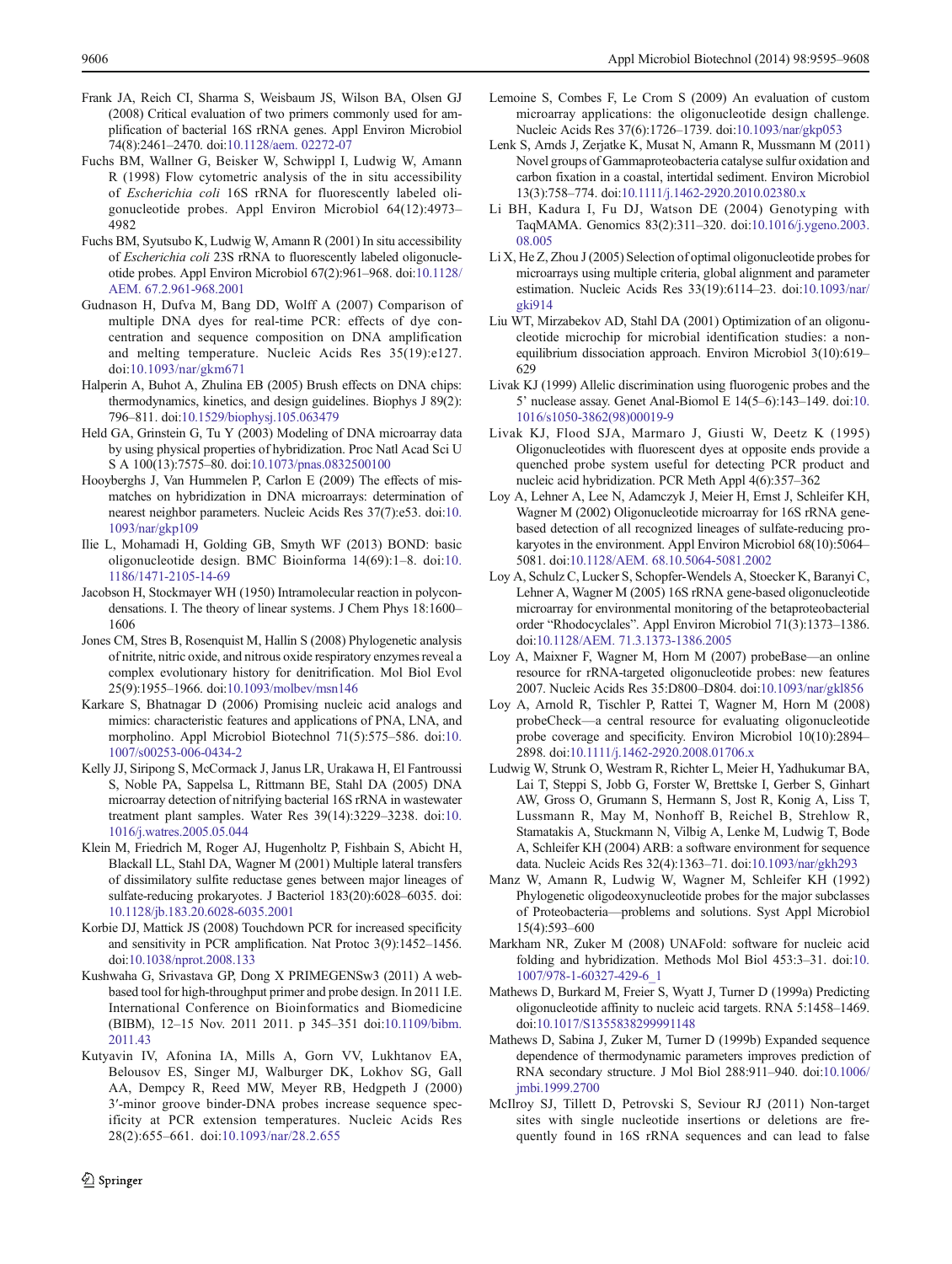<span id="page-12-0"></span>positives in fluorescence in situ hybridization (FISH). Environ Microbiol 13(1):33–47. doi:[10.1111/j.1462-2920.](http://dx.doi.org/10.1111/j.1462-2920.2010.02306.x) [2010.02306.x](http://dx.doi.org/10.1111/j.1462-2920.2010.02306.x)

- Morgulis A, Coulouris G, Raytselis Y, Madden TL, Agarwala R, Schaffer AA (2008) Database indexing for production MegaBLAST searches. Bioinformatics 24(16):1757–1764. doi[:10.1093/](http://dx.doi.org/10.1093/bioinformatics/btn322) [bioinformatics/btn322](http://dx.doi.org/10.1093/bioinformatics/btn322)
- Mosier AC, Francis CA (2008) Relative abundance and diversity of ammonia-oxidizing archaea and bacteria in the San Francisco Bay estuary. Environ Microbiol 10(11):3002–3016. doi[:10.1111/j.1462-](http://dx.doi.org/10.1111/j.1462-2920.2008.01764.x) [2920.2008.01764.x](http://dx.doi.org/10.1111/j.1462-2920.2008.01764.x)
- Nielsen HB (2003) Design of oligonucleotides for microarrays and perspectives for design of multi-transcriptome arrays. Nucleic Acids Res 31(13):3491–3496. doi:[10.1093/nar/gkg622](http://dx.doi.org/10.1093/nar/gkg622)
- Nordberg EK (2005) YODA: selecting signature oligonucleotides. Bioinformatics 21(8):1365–70. doi[:10.1093/bioinformatics/bti182](http://dx.doi.org/10.1093/bioinformatics/bti182)
- Okten HE, Yilmaz LS, Noguera DR (2012) Exploring the in situ accessibility of small subunit ribosomal RNA of members of the domains Bacteria and Eukarya to oligonucleotide probes. Syst Appl Microbiol 35(8):485–495. doi:[10.1016/j.syapm.2011.11.001](http://dx.doi.org/10.1016/j.syapm.2011.11.001)
- Pernthaler A, Pernthaler J, Amann R (2002) Fluorescence in situ hybridization and catalyzed reporter deposition for the identification of marine bacteria. Appl Environ Microbiol 68(6):3094–3101. doi:[10.](http://dx.doi.org/10.1128/AEM.%2068.6.3094-3101.2002) [1128/AEM. 68.6.3094-3101.2002](http://dx.doi.org/10.1128/AEM.%2068.6.3094-3101.2002)
- Perry-O'Keefe H, Rigby S, Oliveira K, Sorensen D, Slender H, Coull J, Hyldig-Nielsen JJ (2001) Identification of indicator microorganisms using a standardized PNA FISH method. J Microbiol Methods 47(3):281–292. doi:[10.1016/s0167-7012\(01\)00303-7](http://dx.doi.org/10.1016/s0167-7012(01)00303-7)
- Pester M, Rattei T, Flechl S, Grongroft A, Richter A, Overmann J, Reinhold-Hurek B, Loy A, Wagner M (2012) amoA-based consensus phylogeny of ammonia-oxidizing archaea and deep sequencing of amoA genes from soils of four different geographic regions. Environ Microbiol 14(2):525–539. doi:[10.1111/j.1462-2920.2011.](http://dx.doi.org/10.1111/j.1462-2920.2011.02666.x) 02666 x
- Peterson AW, Heaton RJ, Georgiadis RM (2001) The effect of surface probe density on DNA hybridization. Nucleic Acids Res 29(24): 5163–5168. doi[:10.1093/nar/29.24.5163](http://dx.doi.org/10.1093/nar/29.24.5163)
- Pfeiffer S, Pastar M, Mitter B, Lippert K, Hackl E, Lojan P, Oswald A, Sessitsch A (2014) Improved group-specific primers based on the full SILVA 16S rRNA gene reference database. Environ Microbiol. doi:[10.1111/1462-2920.12350](http://dx.doi.org/10.1111/1462-2920.12350)
- Pilhofer M, Pavlekovic M, Lee NM, Ludwig W, Schleifer KH (2009) Fluorescence in situ hybridization for intracellular localization of nifH mRNA. Syst Appl Microbiol 32(3):186–192. doi:[10.1016/j.](http://dx.doi.org/10.1016/j.syapm.2008.12.007) [syapm.2008.12.007](http://dx.doi.org/10.1016/j.syapm.2008.12.007)
- Pozhitkov A, Noble PA, Domazet-Loso T, Nolte AW, Sonnenberg R, Staehler P, Beier M, Tautz D (2006) Tests of rRNA hybridization to microarrays suggest that hybridization characteristics of oligonucleotide probes for species discrimination cannot be predicted. Nucleic Acids Res 34(9): doi:[10.1093/nar/gkl133](http://dx.doi.org/10.1093/nar/gkl133)
- Pozhitkov AE, Tautz D, Noble PA (2007) Oligonucleotide microarrays: widely applied—poorly understood. Brief Funct Genomic Proteomic 6(2):141–8. doi[:10.1093/bfgp/elm014](http://dx.doi.org/10.1093/bfgp/elm014)
- Pratscher J, Stichternoth C, Fichtl K, Schleifer KH, Braker G (2009) Application of recognition of individual genesfluorescence in situ hybridization (RING-FISH) to detect nitrite reductase genes (nirK) of denitrifiers in pure cultures and environmental samples. Appl Environ Microbiol 75(3): 802–810. doi:[10.1128/aem. 01992-08](http://dx.doi.org/10.1128/aem.%2001992-08)
- Quast C, Pruesse E, Yilmaz P, Gerken J, Schweer T, Yarza P, Peplies J, Glöckner FO (2013) The SILVA ribosomal RNA gene database project: improved data processing and web-based tools. Nucleic Acids Res 41(D1):D590–D596. doi:[10.1093/nar/gks1219](http://dx.doi.org/10.1093/nar/gks1219)
- Rasmussen JP, Saint CP, Monis PT (2007) Use of DNA melting simulation software for in silico diagnostic assay design: targeting regions with complex melting curves and confirmation by real-time PCR

using intercalating dyes. BMC Bioinforma 8. doi:10.1186/1471- 2105-8-107

- Rosenthal AZ, Zhang XN, Lucey KS, Ottesen EA, Trivedi V, Choi HMT, Pierce NA, Leadbetter JR (2013) Localizing transcripts to single cells suggests an important role of uncultured deltaproteobacteria in the termite gut hydrogen economy. Proc Natl Acad Sci U S A 110(40):16163–16168. doi[:10.1073/pnas.1307876110](http://dx.doi.org/10.1073/pnas.1307876110)
- Rouillard JM (2003) OligoArray 2.0: design of oligonucleotide probes for DNA microarrays using a thermodynamic approach. Nucleic Acids Res 31(12):3057–3062. doi[:10.1093/nar/gkg426](http://dx.doi.org/10.1093/nar/gkg426)
- SantaLucia J Jr (1998) A unified view of polymer, dumbbell, and oligonucleotide DNA nearest-neighbor thermodynamics. Proc Natl Acad Sci U S A 95:1460–1465. doi:[10.1073/pnas.95.4.1460](http://dx.doi.org/10.1073/pnas.95.4.1460)
- SantaLucia J Jr, Hicks D (2004) The thermodynamics of DNA structural motifs. Annu Rev Biophys Biomol Struct 33:415–40. doi[:10.1146/](http://dx.doi.org/10.1146/annurev.biophys.32.110601.141800) [annurev.biophys.32.110601.141800](http://dx.doi.org/10.1146/annurev.biophys.32.110601.141800)

Schellman JA (1978) Solvent denaturation. Biopolymers 17:1305–1322

- Schwartz SB, Thurman KA, Mitchell SL, Wolff BJ, Winchell JM (2009) Genotyping of Mycoplasma pneumoniae isolates using real-time PCR and high-resolution melt analysis. Clin Microbiol Infect 15(8):756–762. doi:[10.1111/j.1469-0691.2009.02814.x](http://dx.doi.org/10.1111/j.1469-0691.2009.02814.x)
- Silahtaroglu A, Pfundheller H, Koshkin A, Tommerup N, Kauppinen S (2004) LNA-modified oligonucleotides are highly efficient as FISH probes. Cytogenet Genome Res 107(1–2):32–37. doi[:10.1159/](http://dx.doi.org/10.1159/000079569) [000079569](http://dx.doi.org/10.1159/000079569)
- Stadhouders R, Pas SD, Anber J, Voermans J, Mes THM, Schutten M (2010) The effect of primer-template mismatches on the detection and quantification of nucleic acids using the 5′ nuclease assay. J Mol Diagn 12(1):109–117. doi[:10.2353/jmoldx.2010.090035](http://dx.doi.org/10.2353/jmoldx.2010.090035)
- Stahl DA, Amann R (1991) Development and application of nucleic acid probes. In: Stackebrandt E, Goodfellow M (eds) Nucleic acid techniques in bacterial systematics. Wiley, Chichester, pp 205–248
- Strunk O (2001) ARB: entwicklung eines programmsystems zur erfassung, Verwaltung und auswertung von nuklein- und aminosäuresequenzen. PhD Thesis, Technische Universität München
- Sugimoto N, Nakano S, Katoh M, Matsumura A, Nakamuta H, Ohmichi T, Yoneyama M, Sasaki M (1995) Thermodynamic parameters to predict stability of RNA/DNA hybrid duplexes. Biochemistry 34(35):11211–6. doi[:10.1021/bi00035a029](http://dx.doi.org/10.1021/bi00035a029)
- Sugimoto N, Nakano M, Nakano S (2000) Thermodynamics-structure relationship of single mismatches in RNA/DNA duplexes. Biochemistry 39(37):11270–11281. doi[:10.1021/bi000819p](http://dx.doi.org/10.1021/bi000819p)
- Turner D (2000) Chapter 8: conformational changes. In: Bloomfield VA, Crothers DM, Tinoco IJ (eds) Nucleic acids: structures, properties, and functions. University Science, Sausalito
- Turner DH, Mathews DH (2010) NNDB: the nearest neighbor parameter database for predicting stability of nucleic acid secondary structure. Nucleic Acids Res 38:D280–D282. doi[:10.1093/nar/gkp892](http://dx.doi.org/10.1093/nar/gkp892)
- Tyagi S, Kramer FR (1996) Molecular beacons: probes that fluoresce upon hybridization. Nat Biotechnol 14(3):303–308. doi[:10.1038/](http://dx.doi.org/10.1038/nbt0396-303) [nbt0396-303](http://dx.doi.org/10.1038/nbt0396-303)
- Untergasser A, Nijveen H, Rao X, Bisseling T, Geurts R, Leunissen JAM (2007) Primer3Plus, an enhanced web interface to Primer3. Nucleic Acids Res 35:W71–W74. doi[:10.1093/nar/gkm306](http://dx.doi.org/10.1093/nar/gkm306)
- Untergasser A, Cutcutache I, Koressaar T, Ye J, Faircloth BC, Remm M, Rozen SG (2012) Primer3—new capabilities and interfaces. Nucleic Acids Res 40(15):e115. doi:[10.1093/nar/gks596](http://dx.doi.org/10.1093/nar/gks596)
- Urakawa H, Noble PA, El Fantroussi S, Kelly JJ, Stahl DA (2002) Single-base-pair discrimination of terminal mismatches by using oligonucleotide microarrays and neural network analyses. Appl Environ Microbiol 68(1):235–244. doi:[10.](http://dx.doi.org/10.1128/AEM.%2068.1.235-244.2002) [1128/AEM. 68.1.235-244.2002](http://dx.doi.org/10.1128/AEM.%2068.1.235-244.2002)
- Wagner M, Haider S (2012) New trends in fluorescence in situ hybridization for identification and functional analyses of microbes. Curr Opin Biotechnol 23(1):96–102. doi:[10.1016/j.copbio.2011.10.010](http://dx.doi.org/10.1016/j.copbio.2011.10.010)